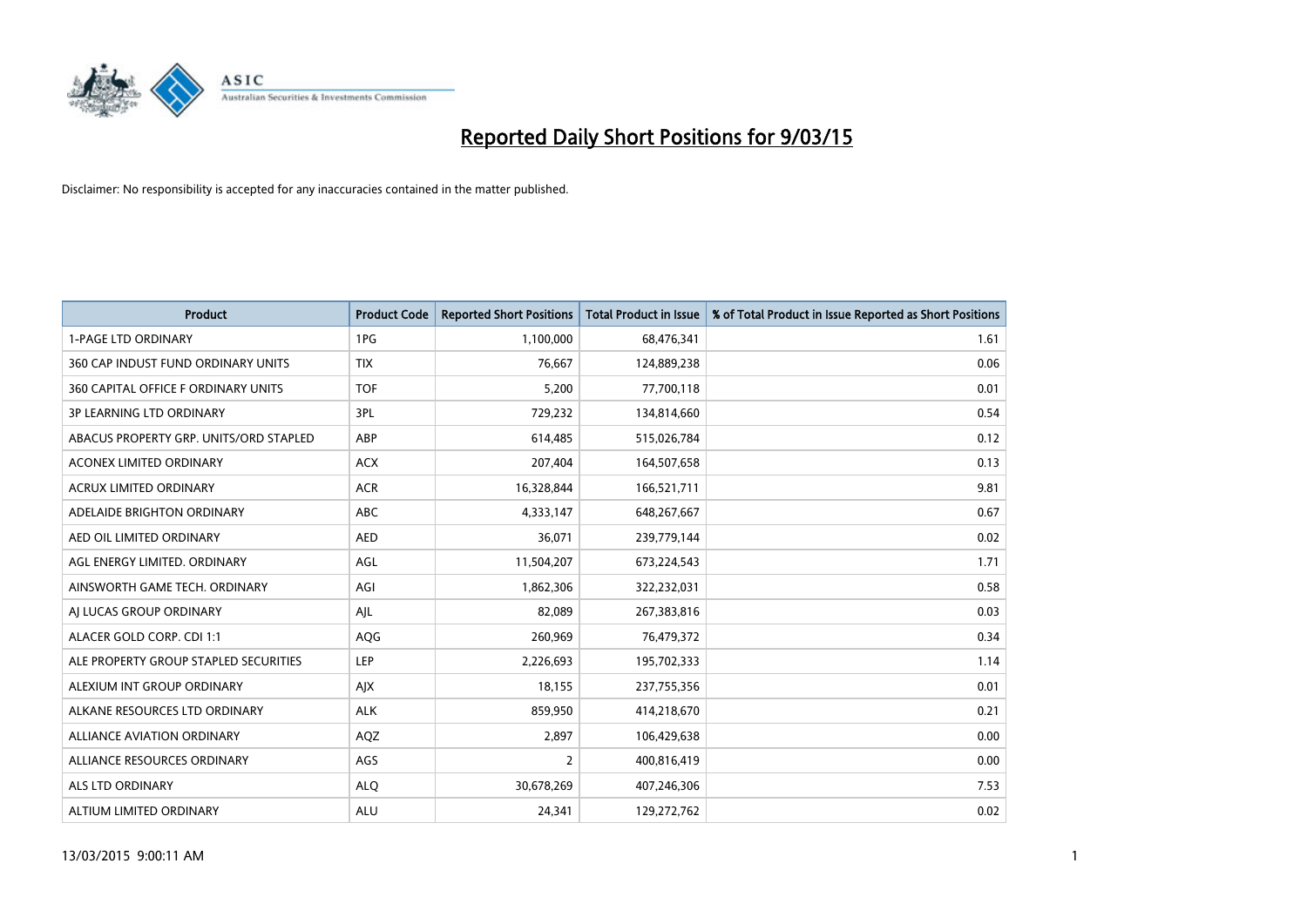

| <b>Product</b>                          | <b>Product Code</b> | <b>Reported Short Positions</b> | <b>Total Product in Issue</b> | % of Total Product in Issue Reported as Short Positions |
|-----------------------------------------|---------------------|---------------------------------|-------------------------------|---------------------------------------------------------|
| ALUMINA LIMITED ORDINARY                | <b>AWC</b>          | 9,519,731                       | 2,806,225,615                 | 0.34                                                    |
| AMALGAMATED HOLDINGS ORDINARY           | AHD                 | 286                             | 157,963,509                   | 0.00                                                    |
| AMCOM TELECOMM, ORDINARY                | AMM                 | 4,391,839                       | 266,399,148                   | 1.65                                                    |
| AMCOR LIMITED ORDINARY                  | AMC                 | 3,857,965                       | 1,206,684,923                 | 0.32                                                    |
| AMP LIMITED ORDINARY                    | AMP                 | 10,105,510                      | 2,957,737,964                 | 0.34                                                    |
| ANSELL LIMITED ORDINARY                 | <b>ANN</b>          | 3,526,349                       | 153,139,924                   | 2.30                                                    |
| ANTARES ENERGY LTD ORDINARY             | AZZ                 | 335,532                         | 241,500,000                   | 0.14                                                    |
| ANZ BANKING GRP LTD ORDINARY            | ANZ                 | 14,069,992                      | 2,765,980,222                 | 0.51                                                    |
| APA GROUP STAPLED SECURITIES            | <b>APA</b>          | 10,261,685                      | 1,114,307,369                 | 0.92                                                    |
| APN NEWS & MEDIA ORDINARY               | <b>APN</b>          | 2,651,291                       | 1,029,041,356                 | 0.26                                                    |
| APN OUTDOOR GRP ORDINARY                | <b>APO</b>          | 13,508                          | 166,614,509                   | 0.01                                                    |
| AQUARIUS PLATINUM. ORDINARY             | AQP                 | 2,641,470                       | 1,502,695,183                 | 0.18                                                    |
| ARAFURA RESOURCE LTD ORDINARY           | ARU                 | 2,000                           | 441,270,644                   | 0.00                                                    |
| ARB CORPORATION ORDINARY                | ARP                 | 531,205                         | 79,156,214                    | 0.67                                                    |
| ARDENT LEISURE GROUP STAPLED SECURITIES | AAD                 | 7,285,141                       | 442,211,804                   | 1.65                                                    |
| ARENA REIT. STAPLED                     | <b>ARF</b>          | 86,921                          | 211,949,183                   | 0.04                                                    |
| ARISTOCRAT LEISURE ORDINARY             | ALL                 | 782,645                         | 633,822,253                   | 0.12                                                    |
| ARRIUM LTD ORDINARY                     | ARI                 | 171,952,947                     | 2,937,293,755                 | 5.85                                                    |
| ASALEO CARE LIMITED ORDINARY            | AHY                 | 6,046,083                       | 603,469,434                   | 1.00                                                    |
| ASCIANO LIMITED ORDINARY                | <b>AIO</b>          | 5,863,832                       | 975,385,664                   | 0.60                                                    |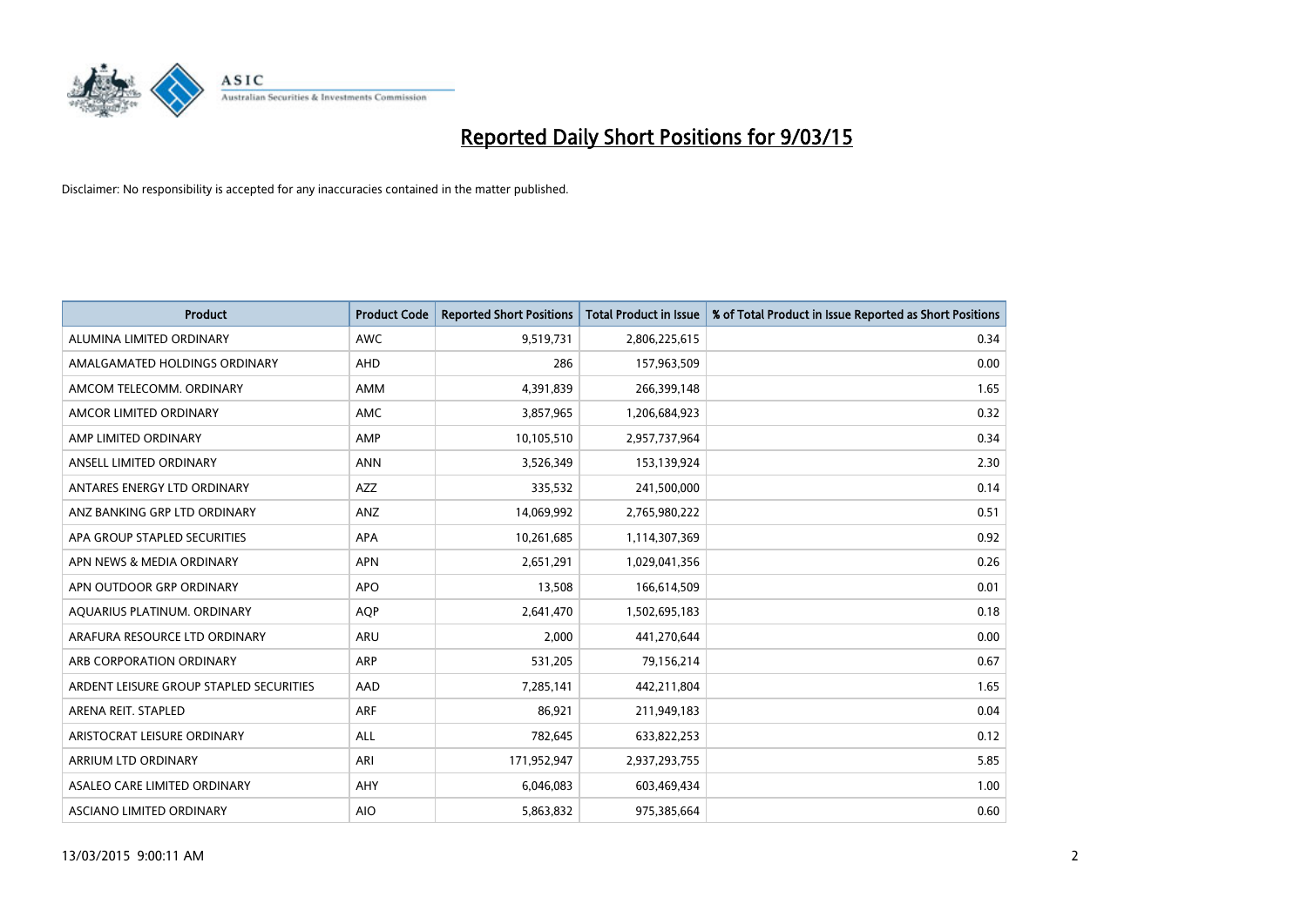

| <b>Product</b>                            | <b>Product Code</b> | <b>Reported Short Positions</b> | <b>Total Product in Issue</b> | % of Total Product in Issue Reported as Short Positions |
|-------------------------------------------|---------------------|---------------------------------|-------------------------------|---------------------------------------------------------|
| ASPEN GROUP ORD/UNITS STAPLED             | <b>APZ</b>          | 33,667                          | 113,183,450                   | 0.03                                                    |
| ASPIRE MINING LTD ORDINARY                | <b>AKM</b>          | 1,000,001                       | 703,463,306                   | 0.14                                                    |
| ASTRO JAP PROP GROUP STAPLED US PROHIBIT. | AJA                 | 121,151                         | 66,449,934                    | 0.18                                                    |
| ASX LIMITED ORDINARY                      | ASX                 | 5,331,059                       | 193,595,162                   | 2.75                                                    |
| ATLAS IRON LIMITED ORDINARY               | <b>AGO</b>          | 102,919,885                     | 919,475,619                   | 11.19                                                   |
| AUCKLAND INTERNATION ORDINARY             | <b>AIA</b>          | 47,320                          | 1,190,484,097                 | 0.00                                                    |
| AURELIA METALS LTD ORDINARY               | AMI                 | 225                             | 387,295,188                   | 0.00                                                    |
| AURIZON HOLDINGS LTD ORDINARY             | AZJ                 | 5,287,787                       | 2,123,934,162                 | 0.25                                                    |
| AUSDRILL LIMITED ORDINARY                 | <b>ASL</b>          | 23,852,382                      | 312,277,224                   | 7.64                                                    |
| AUSENCO LIMITED ORDINARY                  | AAX                 | 206,181                         | 168,449,799                   | 0.12                                                    |
| AUSNET SERVICES STAPLED SECURITIES        | <b>AST</b>          | 33,791,253                      | 3,466,913,009                 | 0.97                                                    |
| AUST CAREERS NETWORK ORDINARY             | <b>ACO</b>          | 500,000                         | 83,748,775                    | 0.60                                                    |
| AUST INDUSTRIAL REIT UNIT                 | ANI                 | 16,580                          | 96,288,031                    | 0.02                                                    |
| <b>AUSTAL LIMITED ORDINARY</b>            | ASB                 | 123,902                         | 346,865,169                   | 0.04                                                    |
| AUSTBROKERS HOLDINGS ORDINARY             | <b>AUB</b>          | 138,176                         | 61,740,597                    | 0.22                                                    |
| AUSTEX OIL LIMITED ORDINARY               | <b>AOK</b>          | 62,000                          | 558,571,402                   | 0.01                                                    |
| AUSTIN ENGINEERING ORDINARY               | ANG                 | 311,067                         | 84,274,004                    | 0.37                                                    |
| AUSTIN EXPLORATION ORDINARY               | <b>AKK</b>          | 6,415,883                       | 332,607,790                   | 1.93                                                    |
| AUSTRALIAN AGRICULT, ORDINARY             | AAC                 | 3,520,668                       | 532,474,721                   | 0.66                                                    |
| AUSTRALIAN PHARM. ORDINARY                | API                 | 5,861,262                       | 488,115,883                   | 1.20                                                    |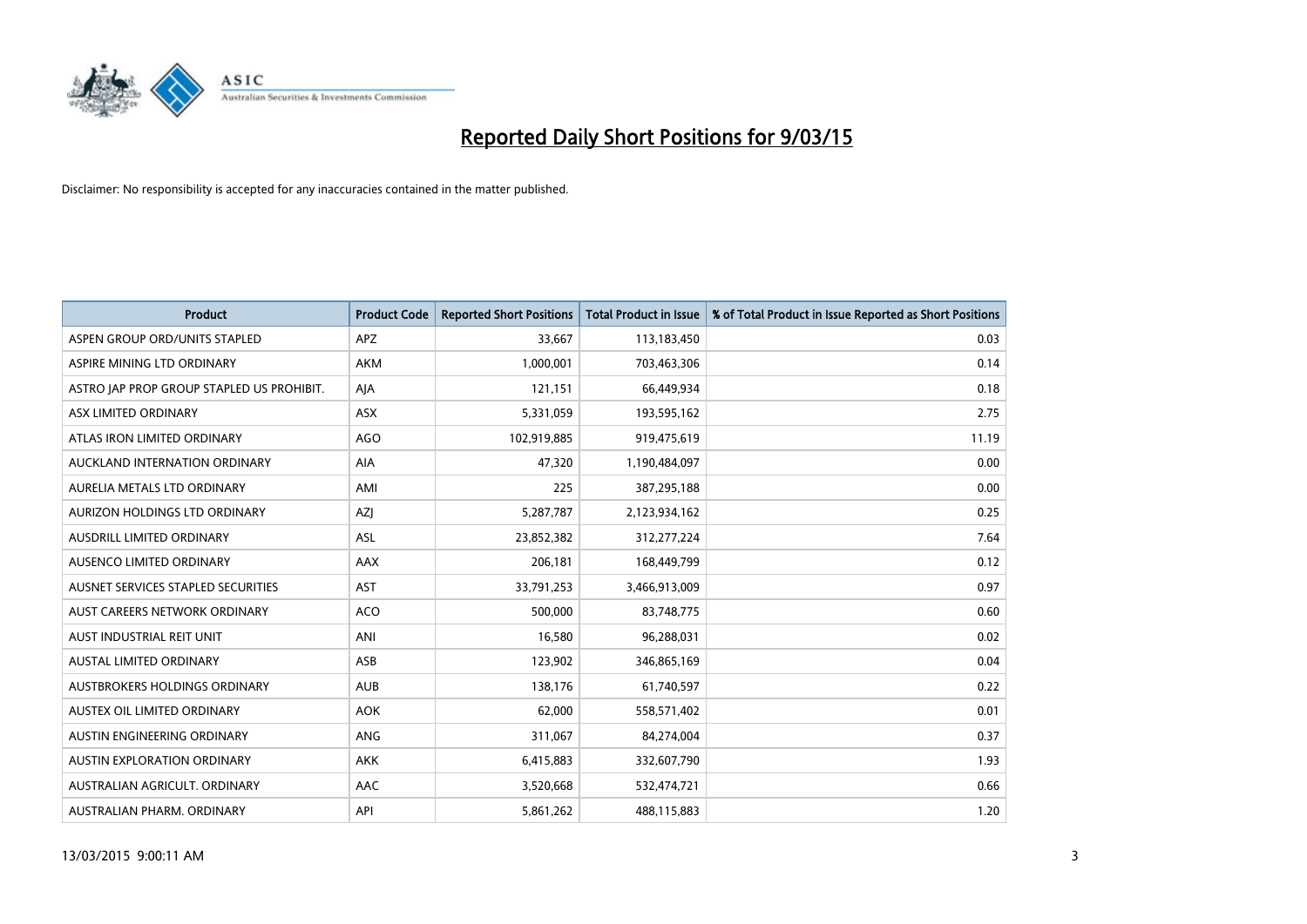

| <b>Product</b>                       | <b>Product Code</b> | <b>Reported Short Positions</b> | <b>Total Product in Issue</b> | % of Total Product in Issue Reported as Short Positions |
|--------------------------------------|---------------------|---------------------------------|-------------------------------|---------------------------------------------------------|
| AUTOMOTIVE HOLDINGS ORDINARY         | AHE                 | 2,047,811                       | 306,437,941                   | 0.67                                                    |
| AVANCO RESOURCES LTD ORDINARY        | AVB                 | 52,238                          | 1,661,675,855                 | 0.00                                                    |
| AVEO GROUP STAPLED SECURITIES        | <b>AOG</b>          | 161,374                         | 499,484,314                   | 0.03                                                    |
| AWE LIMITED ORDINARY                 | <b>AWE</b>          | 30,778,368                      | 525,861,050                   | 5.85                                                    |
| <b>AZONTO PET LTD ORDINARY</b>       | APY                 | 1                               | 1,159,375,100                 | 0.00                                                    |
| AZUMAH RESOURCES ORDINARY            | <b>AZM</b>          | $\mathbf{1}$                    | 393,850,639                   | 0.00                                                    |
| <b>BANDANNA ENERGY ORDINARY</b>      | <b>BND</b>          | 17,244,655                      | 528,481,199                   | 3.26                                                    |
| BANK OF QUEENSLAND. ORDINARY         | <b>BOO</b>          | 4,213,513                       | 366,982,047                   | 1.15                                                    |
| <b>BASE RES LIMITED ORDINARY</b>     | <b>BSE</b>          | 17,999                          | 563,902,771                   | 0.00                                                    |
| <b>BATHURST RES LTD. ORDINARY</b>    | <b>BRL</b>          | 356                             | 947,828,434                   | 0.00                                                    |
| BC IRON LIMITED ORDINARY             | <b>BCI</b>          | 16,306,649                      | 196,196,992                   | 8.31                                                    |
| BEACH ENERGY LIMITED ORDINARY        | <b>BPT</b>          | 70,096,517                      | 1,297,496,886                 | 5.40                                                    |
| BEACON LIGHTING GRP ORDINARY         | <b>BLX</b>          | 1,000                           | 215,075,927                   | 0.00                                                    |
| BEADELL RESOURCE LTD ORDINARY        | <b>BDR</b>          | 44,607,539                      | 798,657,280                   | 5.59                                                    |
| <b>BEGA CHEESE LTD ORDINARY</b>      | <b>BGA</b>          | 2,853,722                       | 152,602,945                   | 1.87                                                    |
| BENDIGO AND ADELAIDE ORDINARY        | <b>BEN</b>          | 14,973,248                      | 450,953,890                   | 3.32                                                    |
| BERKELEY RESOURCES ORDINARY          | <b>BKY</b>          | 77,000                          | 180,361,323                   | 0.04                                                    |
| <b>BHP BILLITON LIMITED ORDINARY</b> | <b>BHP</b>          | 8,550,909                       | 3,211,691,105                 | 0.27                                                    |
| <b>BIGAIR GROUP LIMITED ORDINARY</b> | <b>BGL</b>          | 9,750                           | 174,826,438                   | 0.01                                                    |
| <b>BILLABONG ORDINARY</b>            | <b>BBG</b>          | 4,271,229                       | 990,370,034                   | 0.43                                                    |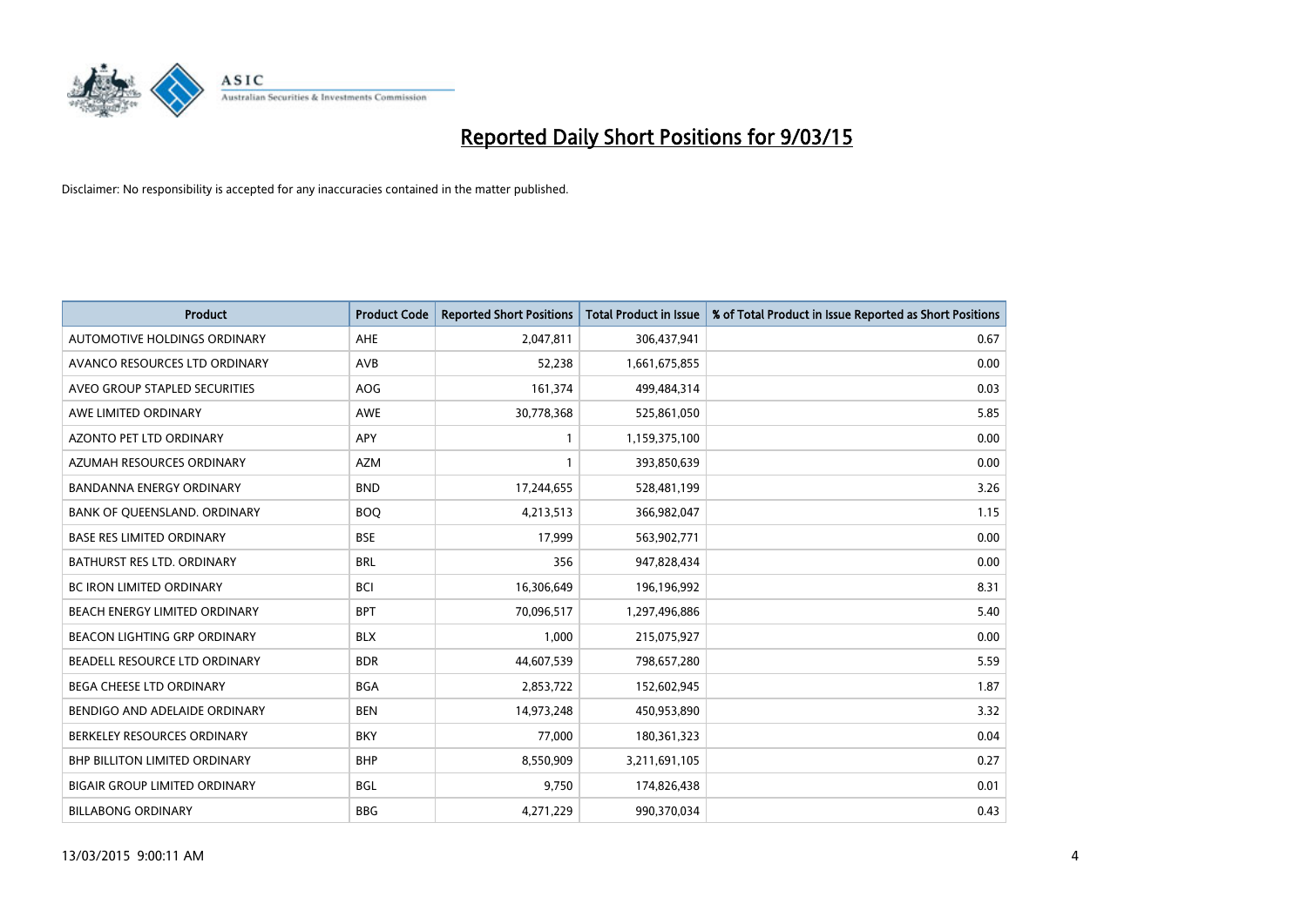

| <b>Product</b>                      | <b>Product Code</b> | <b>Reported Short Positions</b> | <b>Total Product in Issue</b> | % of Total Product in Issue Reported as Short Positions |
|-------------------------------------|---------------------|---------------------------------|-------------------------------|---------------------------------------------------------|
| <b>BIONOMICS LIMITED ORDINARY</b>   | <b>BNO</b>          | 1,865                           | 417,669,567                   | 0.00                                                    |
| <b>BLACKHAM RESOURCES ORDINARY</b>  | <b>BLK</b>          | 1,638,683                       | 178,162,680                   | 0.92                                                    |
| <b>BLACKMORES LIMITED ORDINARY</b>  | <b>BKL</b>          | 19,279                          | 17,224,284                    | 0.11                                                    |
| <b>BLUE ENERGY LIMITED ORDINARY</b> | <b>BUL</b>          | 50,000                          | 1,140,993,237                 | 0.00                                                    |
| <b>BLUESCOPE STEEL LTD ORDINARY</b> | <b>BSL</b>          | 4,352,608                       | 565,225,282                   | 0.77                                                    |
| <b>BOART LONGYEAR ORDINARY</b>      | <b>BLY</b>          | 16,226,048                      | 930,864,944                   | 1.74                                                    |
| <b>BORA BORA RESOURCES ORDINARY</b> | <b>BBR</b>          | 247,808                         | 35,970,000                    | 0.69                                                    |
| BORAL LIMITED, ORDINARY             | <b>BLD</b>          | 11,091,943                      | 782,736,249                   | 1.42                                                    |
| <b>BRADKEN LIMITED ORDINARY</b>     | <b>BKN</b>          | 5,672,463                       | 171,027,249                   | 3.32                                                    |
| <b>BRAMBLES LIMITED ORDINARY</b>    | <b>BXB</b>          | 5,338,879                       | 1,566,289,727                 | 0.34                                                    |
| BREVILLE GROUP LTD ORDINARY         | <b>BRG</b>          | 2,670,011                       | 130,095,322                   | 2.05                                                    |
| <b>BRICKWORKS LIMITED ORDINARY</b>  | <b>BKW</b>          | 28,612                          | 148,403,478                   | 0.02                                                    |
| BT INVESTMENT MNGMNT ORDINARY       | <b>BTT</b>          | 15,734                          | 292,408,424                   | 0.01                                                    |
| <b>BURSON GROUP LTD ORDINARY</b>    | <b>BAP</b>          | 503,261                         | 163,585,666                   | 0.31                                                    |
| <b>BURU ENERGY ORDINARY</b>         | <b>BRU</b>          | 13,106,602                      | 339,997,078                   | 3.85                                                    |
| <b>BWP TRUST ORDINARY UNITS</b>     | <b>BWP</b>          | 15,571,107                      | 642,383,803                   | 2.42                                                    |
| CABCHARGE AUSTRALIA ORDINARY        | CAB                 | 8,169,841                       | 120,430,683                   | 6.78                                                    |
| CADENCE CAPITAL ORDINARY            | <b>CDM</b>          | 170,000                         | 200,104,938                   | 0.08                                                    |
| CALTEX AUSTRALIA ORDINARY           | <b>CTX</b>          | 249,765                         | 270,000,000                   | 0.09                                                    |
| CAPE LAMBERT RES LTD ORDINARY       | <b>CFE</b>          | 280,137                         | 626,686,586                   | 0.04                                                    |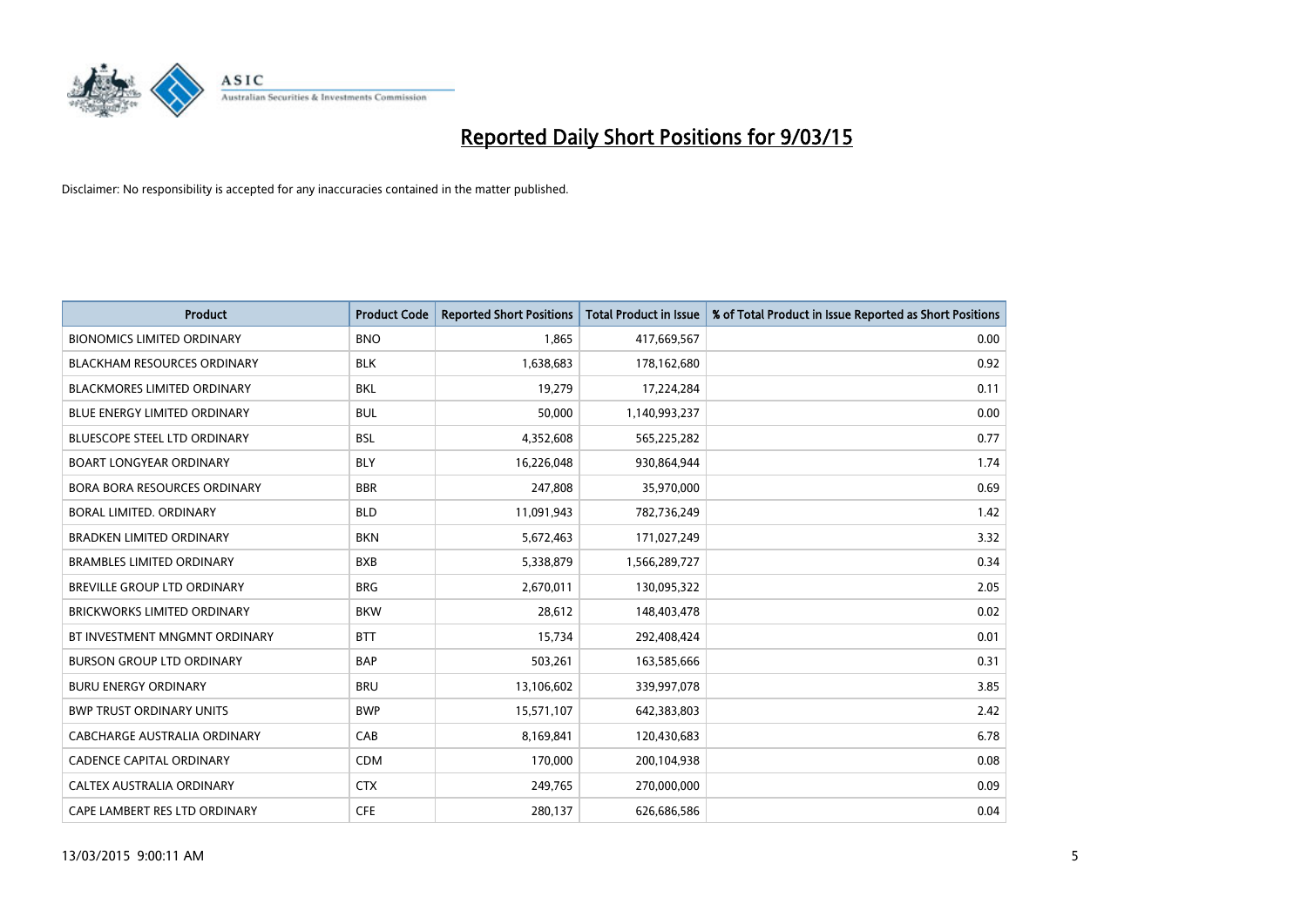

| <b>Product</b>                          | <b>Product Code</b> | <b>Reported Short Positions</b> | <b>Total Product in Issue</b> | % of Total Product in Issue Reported as Short Positions |
|-----------------------------------------|---------------------|---------------------------------|-------------------------------|---------------------------------------------------------|
| <b>CAPITOL HEALTH ORDINARY</b>          | CAJ                 | 177,398                         | 522,280,212                   | 0.03                                                    |
| CARDNO LIMITED ORDINARY                 | CDD                 | 16,503,265                      | 164,564,684                   | 10.03                                                   |
| <b>CARINDALE PROPERTY UNIT</b>          | <b>CDP</b>          | 8,823                           | 70,000,000                    | 0.01                                                    |
| CARNARVON PETROLEUM ORDINARY            | <b>CVN</b>          | 1,877,904                       | 988,295,069                   | 0.19                                                    |
| <b>CARNEGIE WAVE ENERGY ORDINARY</b>    | <b>CWE</b>          | 62,500                          | 1,748,807,098                 | 0.00                                                    |
| CARSALES.COM LTD ORDINARY               | <b>CRZ</b>          | 276,347                         | 239,001,759                   | 0.12                                                    |
| CARSALES.COM LTD. ORDINARY              | <b>CAR</b>          | 6,501,187                       | 239,001,759                   | 2.72                                                    |
| CASH CONVERTERS ORDINARY                | CCV                 | 6,015,356                       | 478,876,525                   | 1.26                                                    |
| CEDAR WOODS PROP. ORDINARY              | <b>CWP</b>          | 64,104                          | 78,336,371                    | 0.08                                                    |
| CENTRAL PETROLEUM ORDINARY              | <b>CTP</b>          | 10,999                          | 368,718,957                   | 0.00                                                    |
| CENTURIA METRO REIT STAPLED             | <b>CMA</b>          | 698,404                         | 71,500,158                    | 0.98                                                    |
| CHALLENGER LIMITED ORDINARY             | <b>CGF</b>          | 592,466                         | 569,725,821                   | 0.10                                                    |
| CHARTER HALL GROUP STAPLED US PROHIBIT. | <b>CHC</b>          | 2,384,181                       | 359,342,032                   | 0.66                                                    |
| <b>CHARTER HALL RETAIL UNITS</b>        | <b>COR</b>          | 11,677,314                      | 375,554,374                   | 3.11                                                    |
| <b>CHORUS LIMITED ORDINARY</b>          | <b>CNU</b>          | 71,380                          | 396,369,767                   | 0.02                                                    |
| CLEARVIEW WEALTH LTD ORDINARY           | <b>CVW</b>          | 35,001                          | 581,111,182                   | 0.01                                                    |
| CLINUVEL PHARMACEUT. ORDINARY           | <b>CUV</b>          | 12,372                          | 44,554,787                    | 0.03                                                    |
| COAL OF AFRICA LTD ORDINARY             | <b>CZA</b>          | 426                             | 1,599,368,613                 | 0.00                                                    |
| <b>COALSPUR MINES LTD ORDINARY</b>      | <b>CPL</b>          | 8,480                           | 641,544,455                   | 0.00                                                    |
| COCA-COLA AMATIL ORDINARY               | <b>CCL</b>          | 19,563,077                      | 763,590,249                   | 2.56                                                    |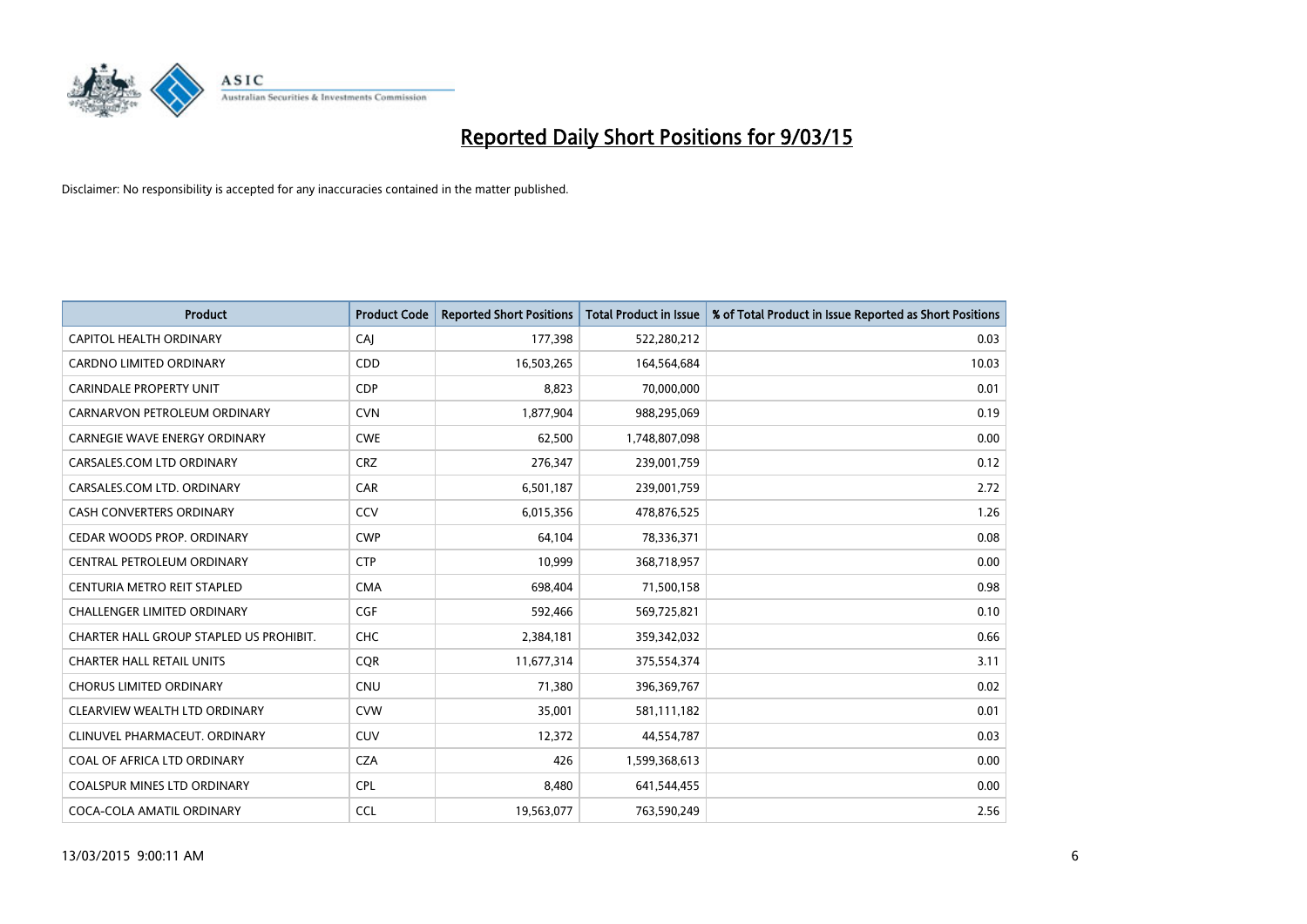

| <b>Product</b>                          | <b>Product Code</b> | <b>Reported Short Positions</b> | <b>Total Product in Issue</b> | % of Total Product in Issue Reported as Short Positions |
|-----------------------------------------|---------------------|---------------------------------|-------------------------------|---------------------------------------------------------|
| <b>COCHLEAR LIMITED ORDINARY</b>        | <b>COH</b>          | 3,563,374                       | 57,081,775                    | 6.24                                                    |
| CODAN LIMITED ORDINARY                  | <b>CDA</b>          | 2,461                           | 177,063,244                   | 0.00                                                    |
| <b>COFFEY INTERNATIONAL ORDINARY</b>    | <b>COF</b>          | 6,075                           | 255,833,165                   | 0.00                                                    |
| <b>COLLECTION HOUSE ORDINARY</b>        | <b>CLH</b>          | 1,077,220                       | 130,443,227                   | 0.83                                                    |
| COMMONWEALTH BANK, ORDINARY             | <b>CBA</b>          | 14,318,435                      | 1,621,319,194                 | 0.88                                                    |
| <b>COMPASS RESOURCES ORDINARY</b>       | <b>CMR</b>          | 7,472                           | 1,403,744,100                 | 0.00                                                    |
| <b>COMPUTERSHARE LTD ORDINARY</b>       | <b>CPU</b>          | 5,287,687                       | 556,203,079                   | 0.95                                                    |
| COOPER ENERGY LTD ORDINARY              | <b>COE</b>          | 894,554                         | 331,905,323                   | 0.27                                                    |
| <b>CORP TRAVEL LIMITED ORDINARY</b>     | <b>CTD</b>          | 1,030,503                       | 96,993,355                    | 1.06                                                    |
| <b>COVER-MORE GRP LTD ORDINARY</b>      | <b>CVO</b>          | 7,928,039                       | 317,750,000                   | 2.50                                                    |
| <b>CREDIT CORP GROUP ORDINARY</b>       | <b>CCP</b>          | 61,575                          | 46,296,407                    | 0.13                                                    |
| <b>CROMWELL PROP STAPLED SECURITIES</b> | <b>CMW</b>          | 33,400,510                      | 1,737,728,114                 | 1.92                                                    |
| CROWN RESORTS LTD ORDINARY              | <b>CWN</b>          | 15,826,952                      | 728,394,185                   | 2.17                                                    |
| <b>CSG LIMITED ORDINARY</b>             | CSV                 | 591,442                         | 284,148,839                   | 0.21                                                    |
| <b>CSL LIMITED ORDINARY</b>             | <b>CSL</b>          | 873,668                         | 473,895,326                   | 0.18                                                    |
| <b>CSR LIMITED ORDINARY</b>             | <b>CSR</b>          | 9,207,807                       | 506,000,315                   | 1.82                                                    |
| <b>CUDECO LIMITED ORDINARY</b>          | CDU                 | 8,341,309                       | 248,722,167                   | 3.35                                                    |
| DECMIL GROUP LIMITED ORDINARY           | <b>DCG</b>          | 800,410                         | 168,607,794                   | 0.47                                                    |
| DEEP YELLOW LIMITED ORDINARY            | <b>DYL</b>          | 1,002                           | 1,905,001,219                 | 0.00                                                    |
| DEVINE LIMITED ORDINARY                 | <b>DVN</b>          | 1,548                           | 158,730,556                   | 0.00                                                    |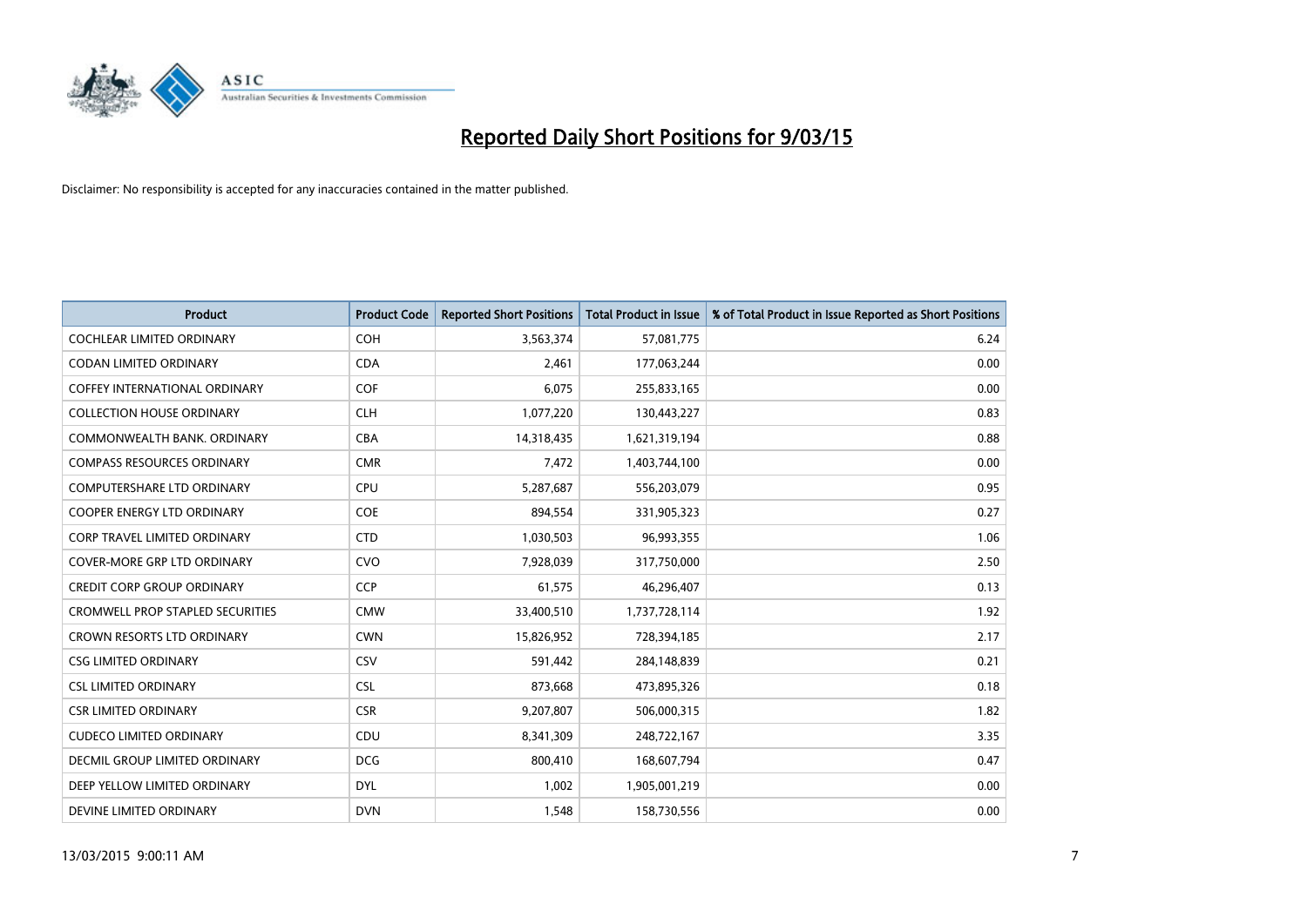

| <b>Product</b>                       | <b>Product Code</b> | <b>Reported Short Positions</b> | <b>Total Product in Issue</b> | % of Total Product in Issue Reported as Short Positions |
|--------------------------------------|---------------------|---------------------------------|-------------------------------|---------------------------------------------------------|
| DEXUS PROPERTY GROUP STAPLED UNITS   | <b>DXS</b>          | 3,046,839                       | 905,531,797                   | 0.34                                                    |
| DICK SMITH HLDGS ORDINARY            | <b>DSH</b>          | 16,562,797                      | 236,511,364                   | 7.00                                                    |
| DISCOVERY METALS LTD ORDINARY        | <b>DML</b>          | 365,417                         | 644,039,581                   | 0.06                                                    |
| DOMINO PIZZA ENTERPR ORDINARY        | <b>DMP</b>          | 1,219,351                       | 86,560,773                    | 1.41                                                    |
| DONACO INTERNATIONAL ORDINARY        | <b>DNA</b>          | 10,675,409                      | 683,274,102                   | 1.56                                                    |
| DOWNER EDI LIMITED ORDINARY          | <b>DOW</b>          | 21,776,378                      | 435,399,975                   | 5.00                                                    |
| DRAGON MINING LTD ORDINARY           | <b>DRA</b>          | 63,000                          | 88,840,613                    | 0.07                                                    |
| DRILLSEARCH ENERGY ORDINARY          | <b>DLS</b>          | 13,538,093                      | 461,101,450                   | 2.94                                                    |
| DUET GROUP STAPLED US PROHIBIT.      | <b>DUE</b>          | 21,559,717                      | 1,493,678,915                 | 1.44                                                    |
| DULUXGROUP LIMITED ORDINARY          | <b>DLX</b>          | 663,895                         | 388,543,268                   | 0.17                                                    |
| ECHO ENTERTAINMENT ORDINARY          | <b>EGP</b>          | 6,102,165                       | 825,672,730                   | 0.74                                                    |
| ELDERS LIMITED ORDINARY              | <b>ELD</b>          | 714,153                         | 83,734,671                    | 0.85                                                    |
| <b>EMECO HOLDINGS ORDINARY</b>       | <b>EHL</b>          | 14,099,566                      | 599,675,707                   | 2.35                                                    |
| <b>ENDEAVOUR MIN CORP CDI 1:1</b>    | <b>EVR</b>          | 387,173                         | 46,243,293                    | 0.84                                                    |
| <b>ENERGY RESOURCES ORDINARY 'A'</b> | <b>ERA</b>          | 9,805,369                       | 517,725,062                   | 1.89                                                    |
| <b>ENERGY WORLD CORPOR. ORDINARY</b> | <b>EWC</b>          | 44,939,250                      | 1,734,166,672                 | 2.59                                                    |
| <b>ENSOGO LIMITED ORDINARY</b>       | E88                 | 212,387                         | 485,533,903                   | 0.04                                                    |
| EQUITY TRUSTEES ORDINARY             | EQT                 | 24,318                          | 19,272,426                    | 0.13                                                    |
| ERM POWER LIMITED ORDINARY           | EPW                 | 248,494                         | 241,689,186                   | 0.10                                                    |
| ESTIA HEALTH LTD ORDINARY            | <b>EHE</b>          | 948,066                         | 180,885,580                   | 0.52                                                    |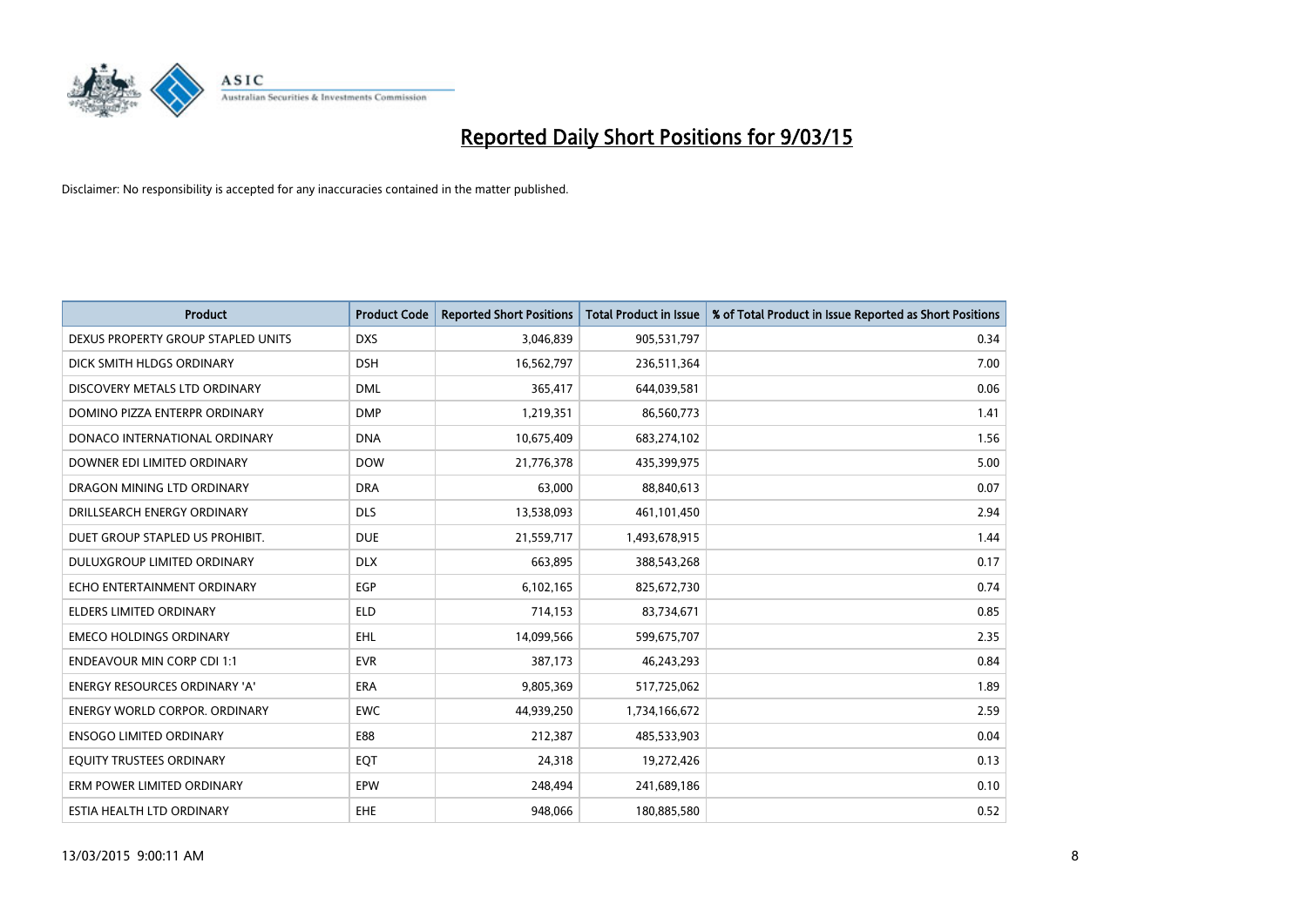

| <b>Product</b>                         | <b>Product Code</b> | <b>Reported Short Positions</b> | <b>Total Product in Issue</b> | % of Total Product in Issue Reported as Short Positions |
|----------------------------------------|---------------------|---------------------------------|-------------------------------|---------------------------------------------------------|
| EVOLUTION MINING LTD ORDINARY          | <b>EVN</b>          | 1,020,662                       | 714,921,647                   | 0.14                                                    |
| FAIRFAX MEDIA LTD ORDINARY             | <b>FXJ</b>          | 41,756,828                      | 2,420,475,546                 | 1.73                                                    |
| <b>FANTASTIC HOLDINGS ORDINARY</b>     | <b>FAN</b>          | 378                             | 103,257,398                   | 0.00                                                    |
| <b>FAR LTD ORDINARY</b>                | <b>FAR</b>          | 9,953,445                       | 3,127,058,427                 | 0.32                                                    |
| FEDERATION CNTRES ORD/UNIT STAPLED SEC | <b>FDC</b>          | 5,700,080                       | 1,427,641,565                 | 0.40                                                    |
| FINBAR GROUP LIMITED ORDINARY          | <b>FRI</b>          | 7,164                           | 228,720,815                   | 0.00                                                    |
| FISHER & PAYKEL H. ORDINARY            | <b>FPH</b>          | 20,792                          | 557,927,884                   | 0.00                                                    |
| FLEETWOOD CORP ORDINARY                | <b>FWD</b>          | 317,790                         | 61,039,412                    | 0.52                                                    |
| FLETCHER BUILDING ORDINARY             | <b>FBU</b>          | 716,606                         | 687,854,788                   | 0.10                                                    |
| FLEXIGROUP LIMITED ORDINARY            | <b>FXL</b>          | 6,981,616                       | 304,096,060                   | 2.30                                                    |
| FLIGHT CENTRE TRAVEL ORDINARY          | <b>FLT</b>          | 9,147,865                       | 100,745,991                   | 9.08                                                    |
| FLINDERS MINES LTD ORDINARY            | <b>FMS</b>          | 164,998                         | 2,762,995,689                 | 0.01                                                    |
| <b>FOCUS MINERALS LTD ORDINARY</b>     | <b>FML</b>          | 3,105,219                       | 9,137,375,877                 | 0.03                                                    |
| FONTERRA SHARE FUND ORDINARY UNITS     | <b>FSF</b>          | 100,000                         | 120,653,436                   | 0.08                                                    |
| FORTESCUE METALS GRP ORDINARY          | <b>FMG</b>          | 361,444,497                     | 3,113,798,151                 | 11.61                                                   |
| FREEDOM FOOD LTD ORDINARY              | <b>FNP</b>          | 110,514                         | 152,689,663                   | 0.07                                                    |
| <b>FUNTASTIC LIMITED ORDINARY</b>      | <b>FUN</b>          | 370,000                         | 669,269,723                   | 0.06                                                    |
| <b>G.U.D. HOLDINGS ORDINARY</b>        | GUD                 | 2,065,970                       | 70,939,492                    | 2.91                                                    |
| <b>G8 EDUCATION LIMITED ORDINARY</b>   | <b>GEM</b>          | 13,403,982                      | 359,151,207                   | 3.73                                                    |
| <b>GALAXY RESOURCES ORDINARY</b>       | GXY                 | 1,360,062                       | 1,064,783,990                 | 0.13                                                    |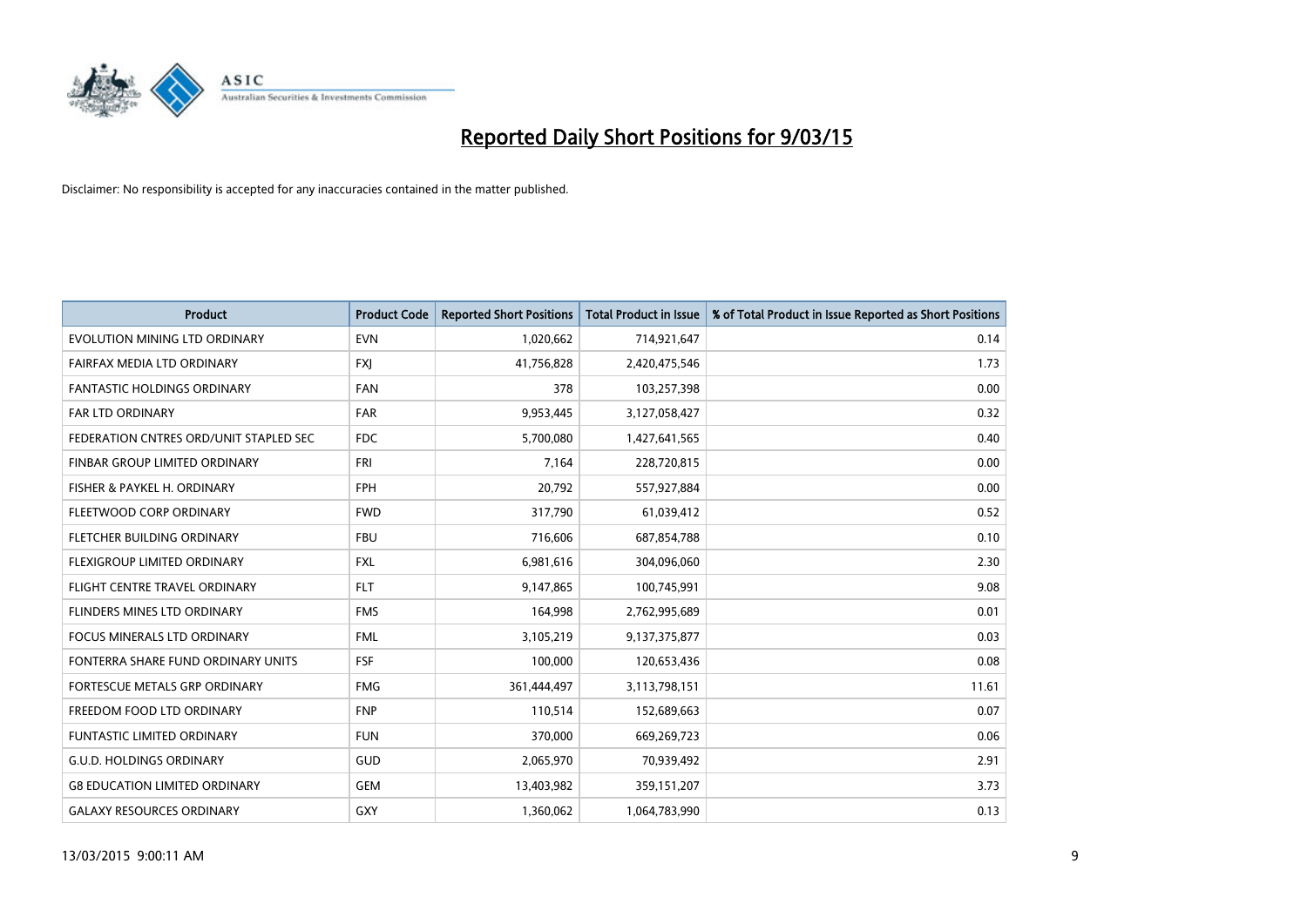

| <b>Product</b>                                   | <b>Product Code</b> | <b>Reported Short Positions</b> | <b>Total Product in Issue</b> | % of Total Product in Issue Reported as Short Positions |
|--------------------------------------------------|---------------------|---------------------------------|-------------------------------|---------------------------------------------------------|
| <b>GBST HOLDINGS., ORDINARY</b>                  | GBT                 | 1.605                           | 66,561,725                    | 0.00                                                    |
| <b>GDI PROPERTY GRP STAPLED SECURITIES</b>       | <b>GDI</b>          | 72,292                          | 567,575,025                   | 0.01                                                    |
| <b>GENESIS ENERGY LTD ORDINARY</b>               | <b>GNE</b>          | 194,202                         | 1,000,000,000                 | 0.02                                                    |
| <b>GENETIC TECHNOLOGIES ORDINARY</b>             | <b>GTG</b>          | 2,065,650                       | 1,214,191,681                 | 0.17                                                    |
| <b>GENTRACK GROUP LTD ORDINARY</b>               | <b>GTK</b>          | 3,000                           | 72,699,510                    | 0.00                                                    |
| <b>GENWORTH MORTGAGE ORDINARY</b>                | <b>GMA</b>          | 18,854,007                      | 650,000,000                   | 2.90                                                    |
| <b>GEODYNAMICS LIMITED ORDINARY</b>              | GDY                 | 819                             | 435,880,130                   | 0.00                                                    |
| <b>GINDALBIE METALS LTD ORDINARY</b>             | <b>GBG</b>          | 15,947,644                      | 1,495,448,025                 | 1.07                                                    |
| <b>GOLD ROAD RES LTD ORDINARY</b>                | <b>GOR</b>          | 1,376,782                       | 594,881,822                   | 0.23                                                    |
| <b>GOODMAN FIELDER, ORDINARY</b>                 | <b>GFF</b>          | 1,119,088                       | 1,955,559,207                 | 0.06                                                    |
| <b>GOODMAN GROUP STAPLED</b>                     | <b>GMG</b>          | 2,347,483                       | 1,753,035,922                 | 0.13                                                    |
| <b>GPT GROUP STAPLED SEC.</b>                    | GPT                 | 7,707,756                       | 1,764,462,756                 | 0.44                                                    |
| <b>GRAINCORP LIMITED A CLASS ORDINARY</b>        | <b>GNC</b>          | 10,431,139                      | 228,855,628                   | 4.56                                                    |
| <b>GRANGE RESOURCES, ORDINARY</b>                | GRR                 | 580,544                         | 1,157,338,698                 | 0.05                                                    |
| <b>GRAYS ECOM LTD ORDINARY</b>                   | <b>GEG</b>          | 15,000                          | 92,109,420                    | 0.02                                                    |
| <b>GREENCROSS LIMITED ORDINARY</b>               | GXL                 | 1,921,511                       | 111,447,503                   | 1.72                                                    |
| <b>GREENLAND MIN EN LTD ORDINARY</b>             | GGG                 | 3,788,000                       | 669,389,552                   | 0.57                                                    |
| GREENLAND MIN EN LTD RIGHTS 26-JUN-14            | GGGR                | 3,842                           | 88,685,050                    | 0.00                                                    |
| <b>GROWTHPOINT PROPERTY ORD/UNIT STAPLED SEC</b> | GOZ                 | 695,173                         | 569,027,781                   | 0.12                                                    |
| <b>GRYPHON MINERALS LTD ORDINARY</b>             | GRY                 | 1,254,359                       | 401,290,987                   | 0.31                                                    |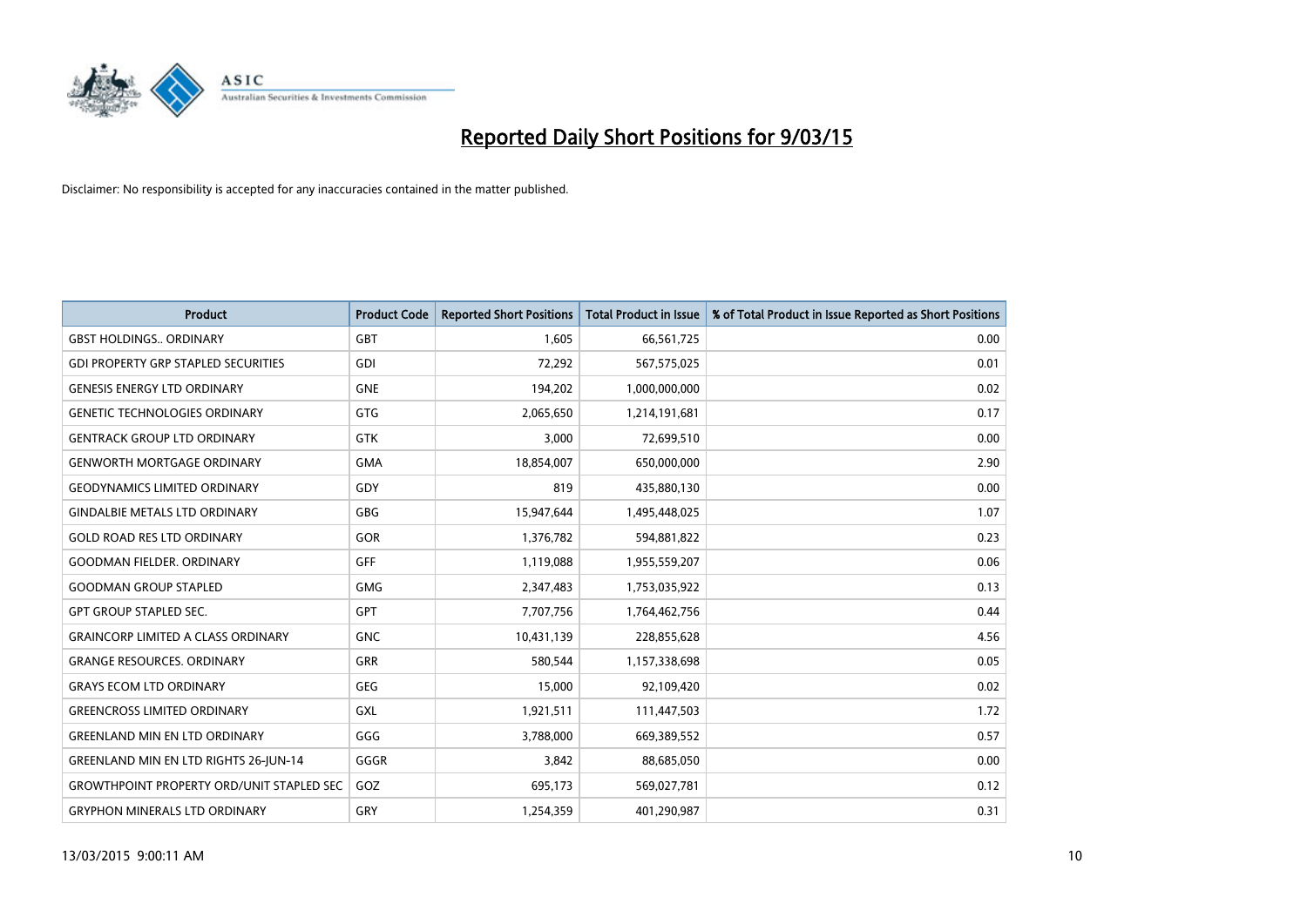

| <b>Product</b>                     | <b>Product Code</b> | <b>Reported Short Positions</b> | <b>Total Product in Issue</b> | % of Total Product in Issue Reported as Short Positions |
|------------------------------------|---------------------|---------------------------------|-------------------------------|---------------------------------------------------------|
| <b>GWA GROUP LTD ORDINARY</b>      | <b>GWA</b>          | 13,278,678                      | 306,533,770                   | 4.33                                                    |
| HANSEN TECHNOLOGIES ORDINARY       | <b>HSN</b>          | 690                             | 163,289,381                   | 0.00                                                    |
| HARVEY NORMAN ORDINARY             | <b>HVN</b>          | 28,078,685                      | 1,110,603,911                 | 2.53                                                    |
| HEALTHSCOPE LIMITED. ORDINARY      | <b>HSO</b>          | 8,334,379                       | 1,732,094,838                 | 0.48                                                    |
| <b>HENDERSON GROUP CDI 1:1</b>     | <b>HGG</b>          | 1,480,403                       | 737,445,473                   | 0.20                                                    |
| HFA HOLDINGS LIMITED ORDINARY      | <b>HFA</b>          | 308                             | 162,147,897                   | 0.00                                                    |
| <b>HIGHLANDS PACIFIC ORDINARY</b>  | <b>HIG</b>          |                                 | 920,577,086                   | 0.00                                                    |
| HILLGROVE RES LTD ORDINARY         | <b>HGO</b>          | 109,596                         | 147,798,623                   | 0.07                                                    |
| <b>HILLS LTD ORDINARY</b>          | HIL.                | 2,484,724                       | 231,985,526                   | 1.07                                                    |
| HORIZON OIL LIMITED ORDINARY       | <b>HZN</b>          | 48,986,138                      | 1,301,981,265                 | 3.76                                                    |
| HOTEL PROPERTY STAPLED             | <b>HPI</b>          | 67,105                          | 146,105,439                   | 0.05                                                    |
| HUNTER HALL GLOBAL ORDINARY        | <b>HHV</b>          | 12,397                          | 188,917,148                   | 0.01                                                    |
| ICAR ASIA LTD ORDINARY             | ICO                 | 180,811                         | 217,769,656                   | 0.08                                                    |
| <b>IINET LIMITED ORDINARY</b>      | <b>IIN</b>          | 8,620,684                       | 162,950,896                   | 5.29                                                    |
| <b>ILUKA RESOURCES ORDINARY</b>    | <b>ILU</b>          | 26,805,421                      | 418,700,517                   | 6.40                                                    |
| <b>IMDEX LIMITED ORDINARY</b>      | <b>IMD</b>          | 2,148,916                       | 216,203,136                   | 0.99                                                    |
| IMF BENTHAM LTD ORDINARY           | IMF                 | 2,620,488                       | 166,580,957                   | 1.57                                                    |
| <b>INCITEC PIVOT ORDINARY</b>      | IPL                 | 19,025,808                      | 1,675,621,466                 | 1.14                                                    |
| <b>INDEPENDENCE GROUP ORDINARY</b> | <b>IGO</b>          | 2,682,035                       | 234,256,573                   | 1.14                                                    |
| <b>INDUSTRIA REIT STAPLED</b>      | <b>IDR</b>          | 734,374                         | 125,000,001                   | 0.59                                                    |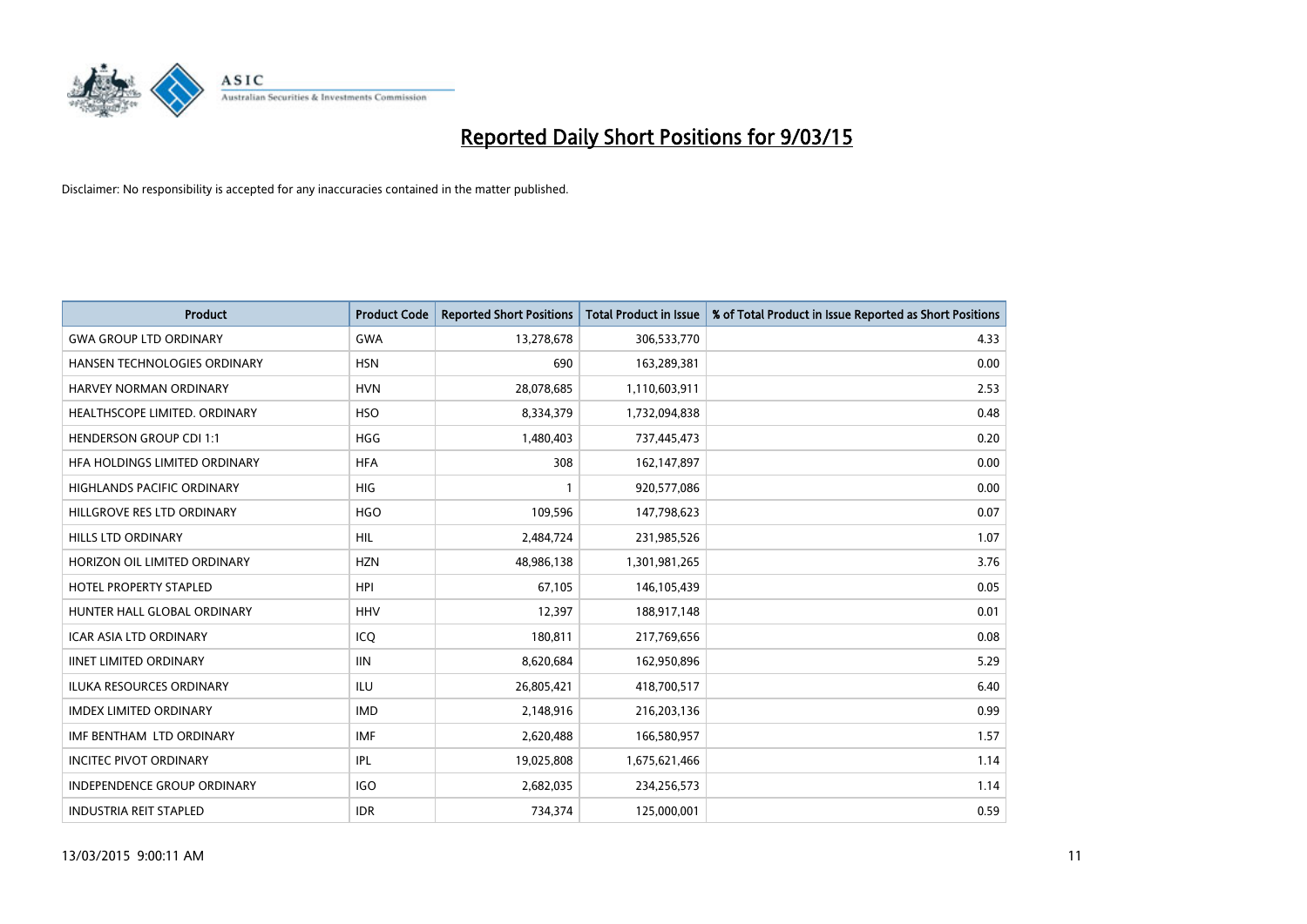

| <b>Product</b>                                | <b>Product Code</b> | <b>Reported Short Positions</b> | <b>Total Product in Issue</b> | % of Total Product in Issue Reported as Short Positions |
|-----------------------------------------------|---------------------|---------------------------------|-------------------------------|---------------------------------------------------------|
| <b>INFIGEN ENERGY STAPLED SECURITIES</b>      | <b>IFN</b>          | 1,878,256                       | 767,887,581                   | 0.24                                                    |
| <b>INFOMEDIA LTD ORDINARY</b>                 | <b>IFM</b>          | 21,015                          | 307,987,687                   | 0.01                                                    |
| <b>INGENIA GROUP STAPLED SECURITIES</b>       | <b>INA</b>          | 7,974,545                       | 878,851,910                   | 0.91                                                    |
| INSURANCE AUSTRALIA ORDINARY                  | IAG                 | 18,802,731                      | 2,341,618,048                 | 0.80                                                    |
| <b>INTREPID MINES ORDINARY</b>                | IAU                 | 634,523                         | 369,869,196                   | 0.17                                                    |
| INTUERI EDU GRP LTD ORDINARY                  | <b>IOE</b>          | 996                             | 100,000,000                   | 0.00                                                    |
| <b>INVESTA OFFICE FUND STAPLED SECURITIES</b> | <b>IOF</b>          | 1,121,584                       | 614,047,458                   | 0.18                                                    |
| <b>INVOCARE LIMITED ORDINARY</b>              | <b>IVC</b>          | 3,501,651                       | 110,030,298                   | 3.18                                                    |
| <b>IOOF HOLDINGS LTD ORDINARY</b>             | IFL                 | 12,596,507                      | 300,133,752                   | 4.20                                                    |
| <b>IPH LIMITED ORDINARY</b>                   | IPH                 | 567,748                         | 157,559,499                   | 0.36                                                    |
| <b>IPROPERTY GROUP LTD ORDINARY</b>           | <b>IPP</b>          | 3,744,891                       | 186,703,204                   | 2.01                                                    |
| <b>IRESS LIMITED ORDINARY</b>                 | <b>IRE</b>          | 4,803,202                       | 159,097,319                   | 3.02                                                    |
| <b>ISELECT LTD ORDINARY</b>                   | <b>ISU</b>          | 271,842                         | 261,489,894                   | 0.10                                                    |
| <b>ISENTIA GROUP LTD ORDINARY</b>             | <b>ISD</b>          | 270,864                         | 200,000,001                   | 0.14                                                    |
| <b>ISENTRIC LTD. ORDINARY</b>                 | ICU                 | 39,829                          | 134,703,703                   | 0.03                                                    |
| JAMES HARDIE INDUST CHESS DEPOSITARY INT      | <b>IHX</b>          | 14,696,047                      | 445,373,441                   | 3.30                                                    |
| <b>JAPARA HEALTHCARE LT ORDINARY</b>          | <b>IHC</b>          | 18,674,238                      | 263,046,592                   | 7.10                                                    |
| <b>IB HI-FI LIMITED ORDINARY</b>              | <b>JBH</b>          | 8,110,424                       | 98,981,083                    | 8.19                                                    |
| KAROON GAS AUSTRALIA ORDINARY                 | <b>KAR</b>          | 21,324,376                      | 246,608,239                   | 8.65                                                    |
| KATHMANDU HOLD LTD ORDINARY                   | <b>KMD</b>          | 9,175,856                       | 201,484,583                   | 4.55                                                    |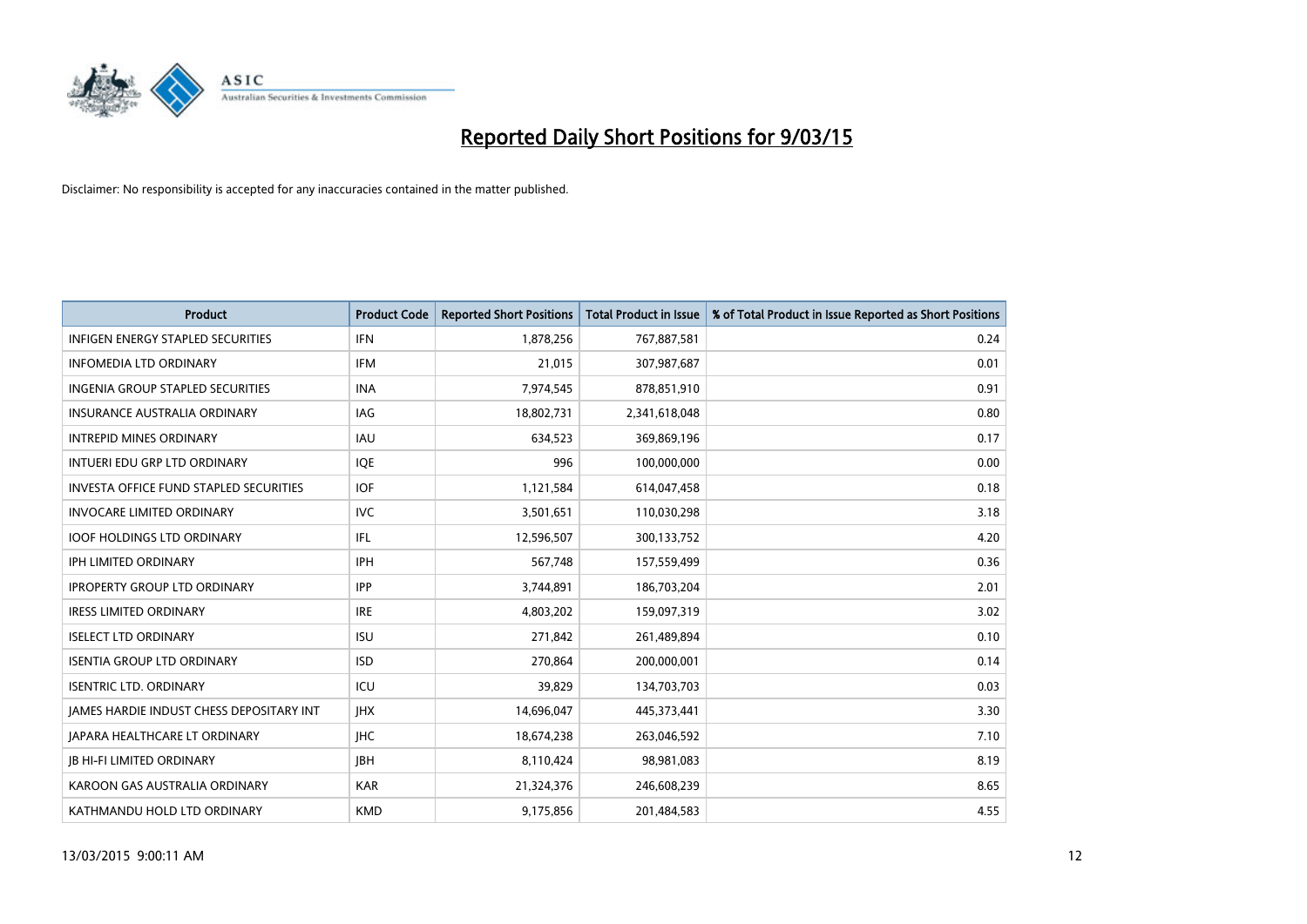

| <b>Product</b>                        | <b>Product Code</b> | <b>Reported Short Positions</b> | <b>Total Product in Issue</b> | % of Total Product in Issue Reported as Short Positions |
|---------------------------------------|---------------------|---------------------------------|-------------------------------|---------------------------------------------------------|
| <b>KBL MINING LIMITED ORDINARY</b>    | <b>KBL</b>          | 1,820                           | 495,765,509                   | 0.00                                                    |
| KINGSGATE CONSOLID. ORDINARY          | <b>KCN</b>          | 15,240,322                      | 223,584,937                   | 6.82                                                    |
| KINGSROSE MINING LTD ORDINARY         | <b>KRM</b>          | 926,987                         | 358,611,493                   | 0.26                                                    |
| KOGI IRON LTD ORDINARY                | <b>KFE</b>          | 1,318,603                       | 376,669,836                   | 0.35                                                    |
| LEIGHTON HOLDINGS ORDINARY            | LEI                 | 5,917,760                       | 338,503,563                   | 1.75                                                    |
| LEND LEASE GROUP UNIT/ORD STAPLED     | <b>LLC</b>          | 1,699,884                       | 579,596,726                   | 0.29                                                    |
| LIFESTYLE COMMUNIT. ORDINARY          | LIC                 | 25,000                          | 101,345,131                   | 0.02                                                    |
| LIQUEFIED NATURAL ORDINARY            | <b>LNG</b>          | 13,775,426                      | 462,793,201                   | 2.98                                                    |
| LIVING CELL TECH. ORDINARY            | LCT                 | 49.090                          | 423,999,738                   | 0.01                                                    |
| LONESTAR RESO LTD ORDINARY            | <b>LNR</b>          | 134,584                         | 752,187,211                   | 0.02                                                    |
| LOVISA HOLDINGS LTD ORDINARY          | LOV                 | 13,703                          | 105,000,000                   | 0.01                                                    |
| LUCAPA DIAMOND LTD ORDINARY           | LOM                 | 47,616                          | 181,875,676                   | 0.03                                                    |
| LYNAS CORPORATION ORDINARY            | <b>LYC</b>          | 99,883,178                      | 3,370,994,189                 | 2.96                                                    |
| <b>M2 GRP LTD ORDINARY</b>            | <b>MTU</b>          | 1,481,719                       | 181,905,060                   | 0.81                                                    |
| <b>MACA LIMITED ORDINARY</b>          | <b>MLD</b>          | 1,601,255                       | 232,676,373                   | 0.69                                                    |
| MACMAHON HOLDINGS ORDINARY            | MAH                 | 25,020                          | 1,261,699,966                 | 0.00                                                    |
| MACO ATLAS ROADS GRP ORDINARY STAPLED | <b>MQA</b>          | 13,033,900                      | 511,538,852                   | 2.55                                                    |
| MACQUARIE GROUP LTD ORDINARY          | <b>MQG</b>          | 581,538                         | 324,342,024                   | 0.18                                                    |
| MAGELLAN FIN GRP LTD ORDINARY         | <b>MFG</b>          | 1,677,322                       | 159,818,691                   | 1.05                                                    |
| MAGELLAN FLAGSHIP ORDINARY            | <b>MFF</b>          | 150,000                         | 357,819,305                   | 0.04                                                    |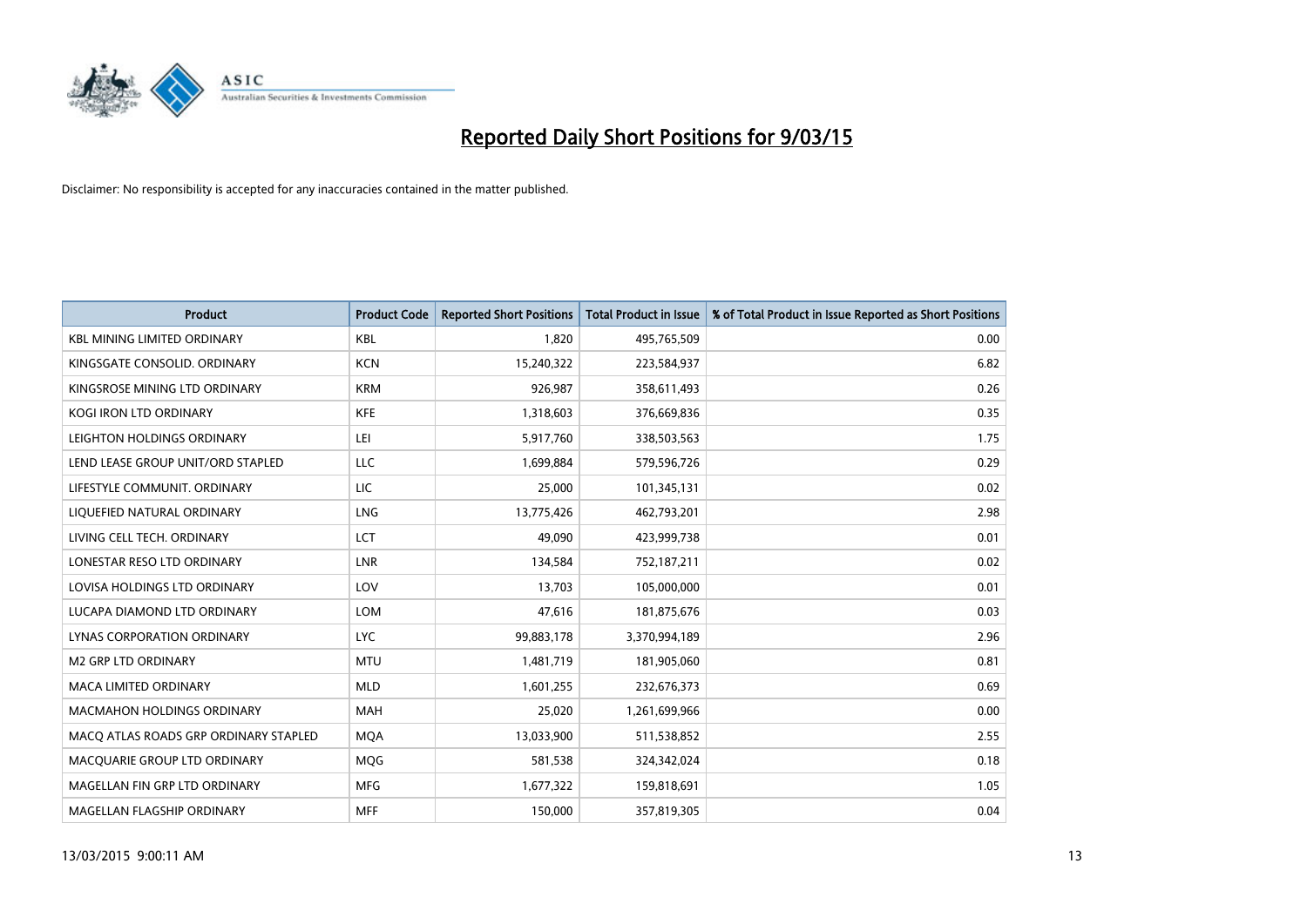

| <b>Product</b>                       | <b>Product Code</b> | <b>Reported Short Positions</b> | <b>Total Product in Issue</b> | % of Total Product in Issue Reported as Short Positions |
|--------------------------------------|---------------------|---------------------------------|-------------------------------|---------------------------------------------------------|
| <b>MANTRA GROUP LTD ORDINARY</b>     | <b>MTR</b>          | 4,840,322                       | 249,471,229                   | 1.94                                                    |
| <b>MATRIX C &amp; E LTD ORDINARY</b> | <b>MCE</b>          | 2,554,145                       | 94,555,428                    | 2.70                                                    |
| <b>MAVERICK DRILLING ORDINARY</b>    | <b>MAD</b>          | 8,742                           | 545,000,115                   | 0.00                                                    |
| <b>MAXITRANS INDUSTRIES ORDINARY</b> | <b>MXI</b>          | 394,496                         | 185,075,653                   | 0.21                                                    |
| MAYNE PHARMA LTD ORDINARY            | <b>MYX</b>          | 16,416,263                      | 707,269,028                   | 2.32                                                    |
| MCMILLAN SHAKESPEARE ORDINARY        | <b>MMS</b>          | 226,062                         | 81,810,993                    | 0.28                                                    |
| MEDIBANK PRIVATE LTD ORDINARY        | <b>MPL</b>          | 29,464,930                      | 2,754,003,240                 | 1.07                                                    |
| MEDUSA MINING LTD ORDINARY           | <b>MML</b>          | 8,071,719                       | 207,794,301                   | 3.88                                                    |
| MELBOURNE IT LIMITED ORDINARY        | <b>MLB</b>          | 3,002                           | 92,944,392                    | 0.00                                                    |
| MERIDIAN ENERGY INSTALMENT RECEIPTS  | <b>MEZCA</b>        | 382,579                         | 1,255,413,626                 | 0.03                                                    |
| MESOBLAST LIMITED ORDINARY           | <b>MSB</b>          | 25,261,638                      | 324,201,029                   | 7.79                                                    |
| METCASH LIMITED ORDINARY             | <b>MTS</b>          | 115,738,400                     | 928,357,876                   | 12.47                                                   |
| METMINCO LIMITED ORDINARY            | <b>MNC</b>          | 32,000                          | 1,930,851,856                 | 0.00                                                    |
| MIGHTY RIVER POWER ORDINARY          | <b>MYT</b>          | 1,696,244                       | 1,400,012,517                 | 0.12                                                    |
| MINCOR RESOURCES NL ORDINARY         | <b>MCR</b>          | 21,874                          | 188,238,274                   | 0.01                                                    |
| MINERAL DEPOSITS ORDINARY            | <b>MDL</b>          | 946,899                         | 103,676,341                   | 0.91                                                    |
| MINERAL RESOURCES. ORDINARY          | <b>MIN</b>          | 19,566,391                      | 187,270,274                   | 10.45                                                   |
| MIRABELA NICKEL LTD ORDINARY         | <b>MBN</b>          | 2,012,125                       | 929,710,216                   | 0.22                                                    |
| MIRVAC GROUP STAPLED SECURITIES      | <b>MGR</b>          | 2,873,823                       | 3,697,197,370                 | 0.08                                                    |
| <b>MMAOFFSHOR ORDINARY</b>           | <b>MRM</b>          | 29,264,172                      | 368,666,221                   | 7.94                                                    |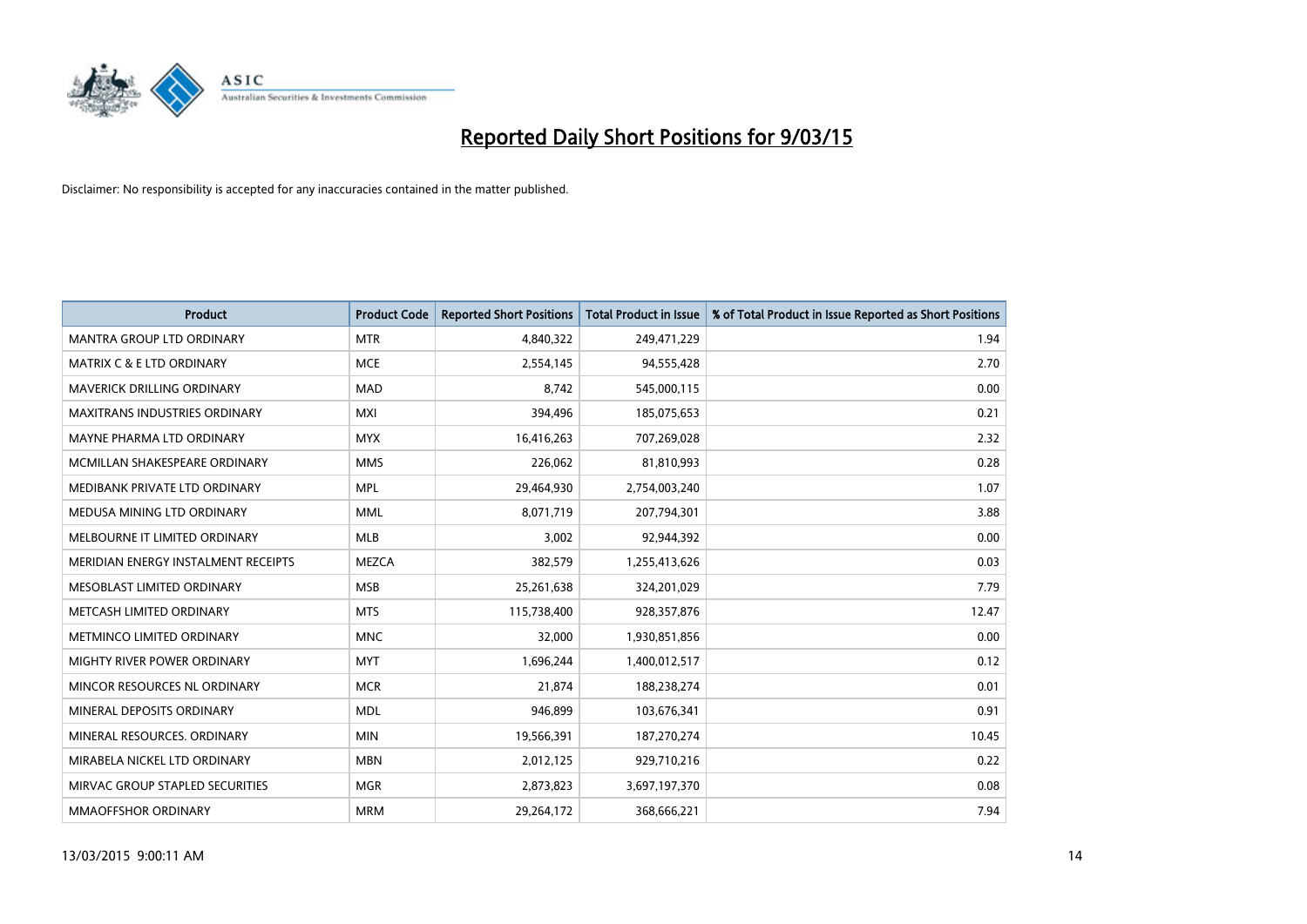

| <b>Product</b>                     | <b>Product Code</b> | <b>Reported Short Positions</b> | <b>Total Product in Issue</b> | % of Total Product in Issue Reported as Short Positions |
|------------------------------------|---------------------|---------------------------------|-------------------------------|---------------------------------------------------------|
| MOLOPO ENERGY LTD ORDINARY         | <b>MPO</b>          | 30,833                          | 248,869,398                   | 0.01                                                    |
| <b>MONADELPHOUS GROUP ORDINARY</b> | <b>MND</b>          | 8,562,836                       | 92,998,380                    | 9.21                                                    |
| MONASH IVF GROUP LTD ORDINARY      | MVF                 | 1,109,595                       | 231,081,089                   | 0.48                                                    |
| MONEY3 CORPORATION ORDINARY        | <b>MNY</b>          | 24,836                          | 128,383,729                   | 0.02                                                    |
| MORTGAGE CHOICE LTD ORDINARY       | MOC                 | 16,973                          | 124,216,248                   | 0.01                                                    |
| <b>MOUNT GIBSON IRON ORDINARY</b>  | MGX                 | 79,057,833                      | 1,090,805,085                 | 7.25                                                    |
| MULTIPLEX SITES SITES              | <b>MXUPA</b>        | 2,252                           | 4,500,000                     | 0.05                                                    |
| <b>MYER HOLDINGS LTD ORDINARY</b>  | <b>MYR</b>          | 113,977,429                     | 585,689,551                   | 19.46                                                   |
| NANOSONICS LIMITED ORDINARY        | <b>NAN</b>          | 3,411,716                       | 264,362,826                   | 1.29                                                    |
| NATIONAL AUST, BANK ORDINARY       | <b>NAB</b>          | 10,265,714                      | 2,421,097,548                 | 0.42                                                    |
| NATIONAL STORAGE STAPLED           | <b>NSR</b>          | 967,382                         | 295,631,660                   | 0.33                                                    |
| NAVITAS LIMITED ORDINARY           | <b>NVT</b>          | 3,331,033                       | 376,037,813                   | 0.89                                                    |
| NEARMAP LTD ORDINARY               | <b>NEA</b>          | 1,280,660                       | 348,196,101                   | 0.37                                                    |
| NEOMETALS LTD ORDINARY             | <b>NMT</b>          | 1,015                           | 502,212,757                   | 0.00                                                    |
| NEON ENERGY LIMITED ORDINARY       | <b>NEN</b>          | 13,244                          | 553,037,848                   | 0.00                                                    |
| NEW HOPE CORPORATION ORDINARY      | <b>NHC</b>          | 696,236                         | 830,999,449                   | 0.08                                                    |
| NEWCREST MINING ORDINARY           | <b>NCM</b>          | 8,436,833                       | 766,510,971                   | 1.10                                                    |
| NEWS CORP A NON-VOTING CDI         | <b>NWSLV</b>        | 335                             | 2,548,551                     | 0.01                                                    |
| NEWS CORP B VOTING CDI             | <b>NWS</b>          | 1,999,011                       | 41,190,847                    | 4.85                                                    |
| NEWSAT LIMITED ORDINARY            | <b>NWT</b>          | 3,005,734                       | 643,874,841                   | 0.47                                                    |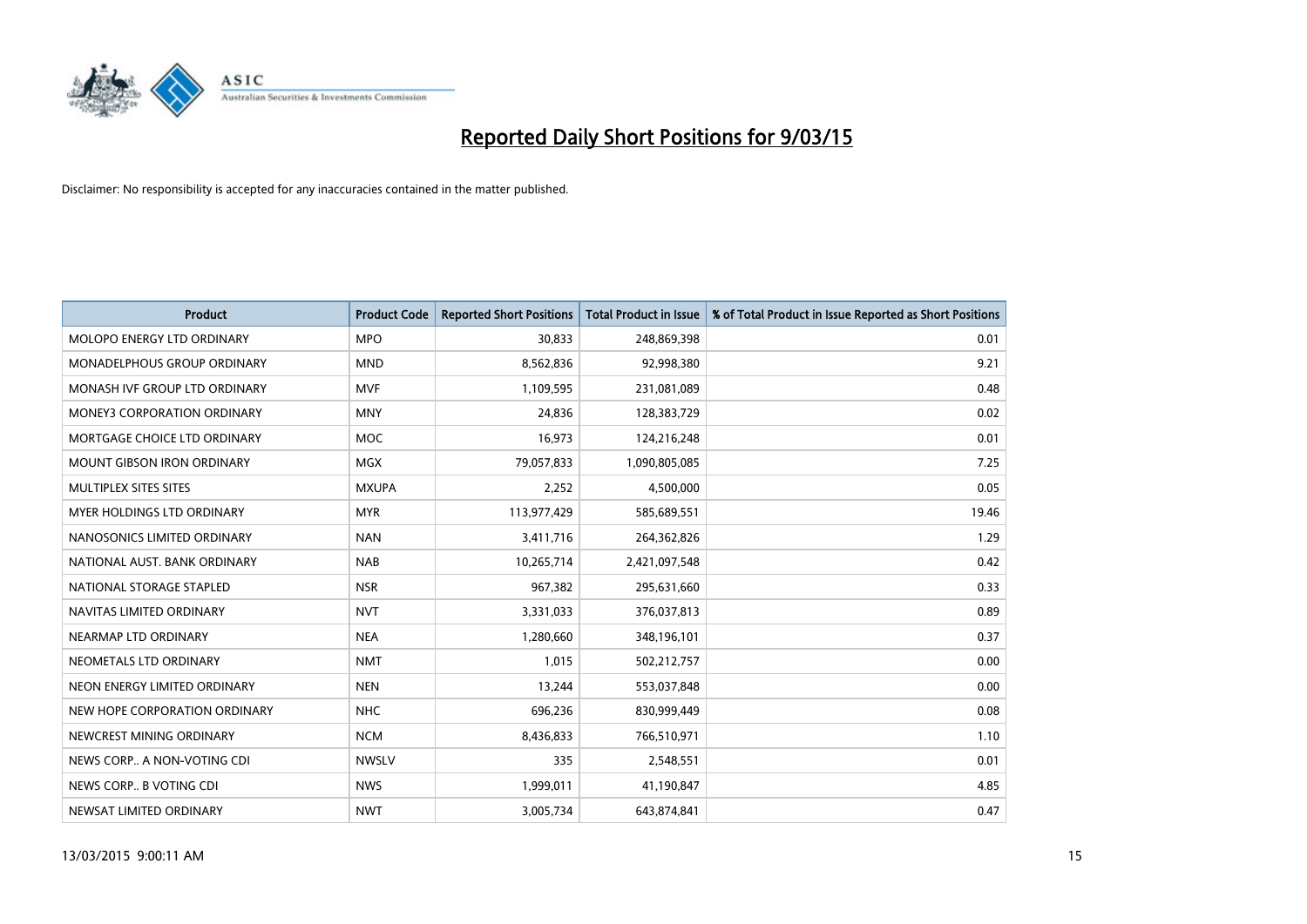

| <b>Product</b>                         | <b>Product Code</b> | <b>Reported Short Positions</b> | <b>Total Product in Issue</b> | % of Total Product in Issue Reported as Short Positions |
|----------------------------------------|---------------------|---------------------------------|-------------------------------|---------------------------------------------------------|
| NEXTDC LIMITED ORDINARY                | <b>NXT</b>          | 13,479,169                      | 193,154,486                   | 6.98                                                    |
| NEXUS ENERGY LIMITED ORDINARY          | <b>NXS</b>          | 58,176                          | 1,330,219,459                 | 0.00                                                    |
| NIB HOLDINGS LIMITED ORDINARY          | <b>NHF</b>          | 155,352                         | 439,004,182                   | 0.04                                                    |
| NINE ENTERTAINMENT ORDINARY            | <b>NEC</b>          | 31,202,199                      | 940,295,023                   | 3.32                                                    |
| NOBLE MINERAL RES ORDINARY             | <b>NMG</b>          | 2,365,726                       | 666,397,952                   | 0.36                                                    |
| NORTHERN IRON LTD ORDINARY             | <b>NFE</b>          | 10,000                          | 484,405,314                   | 0.00                                                    |
| NORTHERN STAR ORDINARY                 | <b>NST</b>          | 9,013,746                       | 592,416,408                   | 1.52                                                    |
| NOVION PROPERTY GRP STAPLED SECURITIES | <b>NVN</b>          | 50,878,413                      | 3,077,214,058                 | 1.65                                                    |
| NRW HOLDINGS LIMITED ORDINARY          | <b>NWH</b>          | 17,976,747                      | 278,888,011                   | 6.45                                                    |
| NUFARM LIMITED ORDINARY                | <b>NUF</b>          | 6,598,119                       | 264,948,132                   | 2.49                                                    |
| NUPLEX INDUSTRIES ORDINARY             | <b>NPX</b>          | 1,000                           | 198,125,827                   | 0.00                                                    |
| OCEANAGOLD CORP. CHESS DEPOSITARY INT  | <b>OGC</b>          | 339,958                         | 303,453,000                   | 0.11                                                    |
| OIL SEARCH LTD ORDINARY                | OSH                 | 19,175,637                      | 1,522,692,587                 | 1.26                                                    |
| OM HOLDINGS LIMITED ORDINARY           | OMH                 | 861                             | 733,423,337                   | 0.00                                                    |
| OOH!MEDIA LIMITED ORDINARY             | OML                 | 617,955                         | 149,882,534                   | 0.41                                                    |
| ORICA LIMITED ORDINARY                 | ORI                 | 32,420,331                      | 372,743,291                   | 8.70                                                    |
| ORIGIN ENERGY ORDINARY                 | <b>ORG</b>          | 12,718,052                      | 1,106,316,112                 | 1.15                                                    |
| OROCOBRE LIMITED ORDINARY              | <b>ORE</b>          | 3,023,593                       | 147,360,623                   | 2.05                                                    |
| ORORA LIMITED ORDINARY                 | <b>ORA</b>          | 927,274                         | 1,206,684,923                 | 0.08                                                    |
| OROTONGROUP LIMITED ORDINARY           | ORL                 | 78,124                          | 40,880,902                    | 0.19                                                    |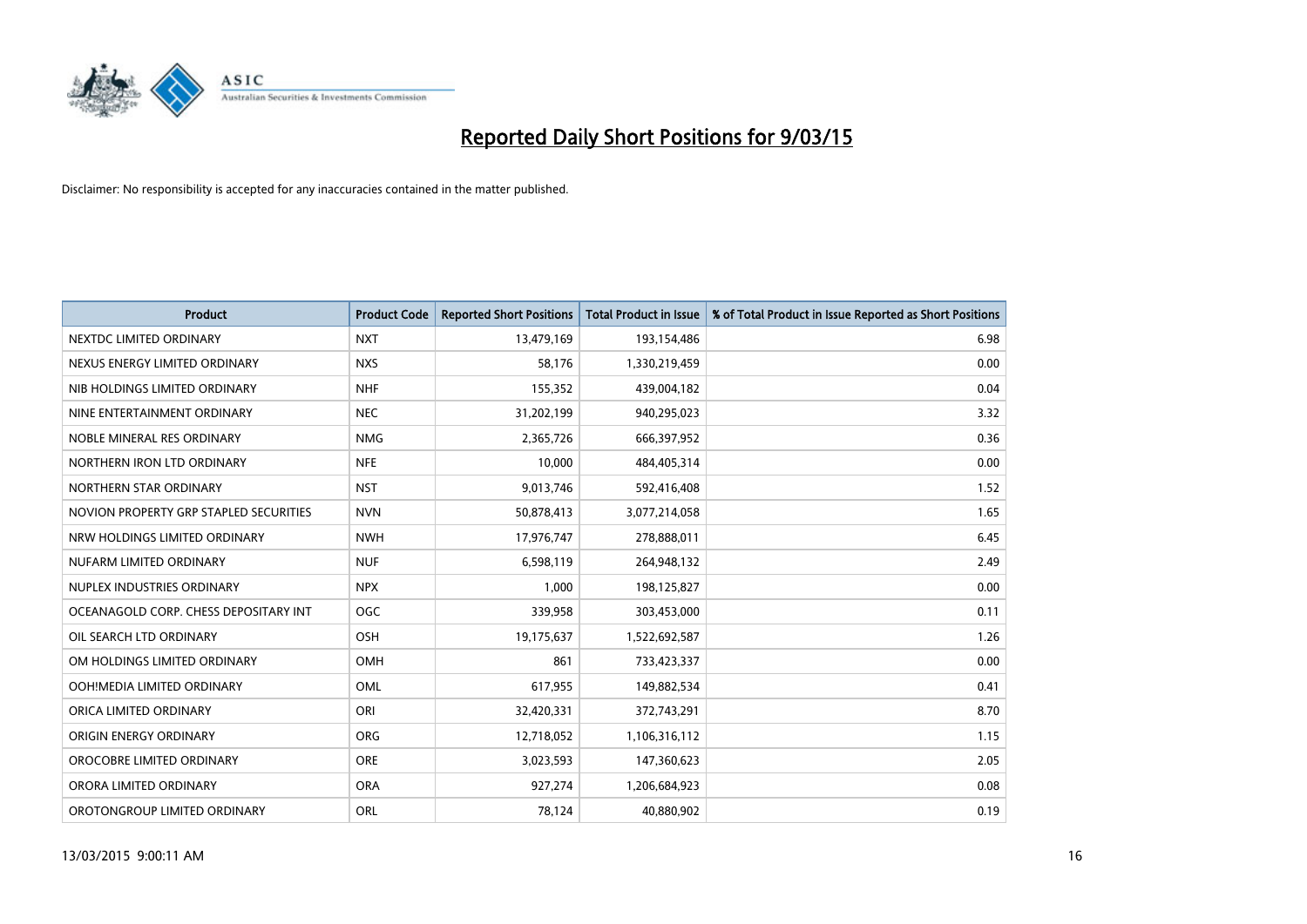

| <b>Product</b>                | <b>Product Code</b> | <b>Reported Short Positions</b> | Total Product in Issue | % of Total Product in Issue Reported as Short Positions |
|-------------------------------|---------------------|---------------------------------|------------------------|---------------------------------------------------------|
| OTTO ENERGY LIMITED ORDINARY  | <b>OEL</b>          | 1                               | 1,155,790,071          | 0.00                                                    |
| OZ MINERALS ORDINARY          | OZL                 | 4,658,854                       | 303,470,022            | 1.54                                                    |
| OZFOREX GROUP LTD ORDINARY    | <b>OFX</b>          | 9,634,206                       | 240,000,000            | 4.01                                                    |
| PACIFIC BRANDS ORDINARY       | <b>PBG</b>          | 81,859,503                      | 917,226,291            | 8.92                                                    |
| PACIFIC SMILES GRP ORDINARY   | <b>PSQ</b>          | 133,000                         | 151,993,395            | 0.09                                                    |
| PACT GROUP HLDGS LTD ORDINARY | <b>PGH</b>          | 1,111,505                       | 294,145,019            | 0.38                                                    |
| PALADIN ENERGY LTD ORDINARY   | <b>PDN</b>          | 80,294,660                      | 1,666,927,668          | 4.82                                                    |
| PANAUST LIMITED ORDINARY      | <b>PNA</b>          | 5,278,653                       | 637,071,326            | 0.83                                                    |
| PANORAMIC RESOURCES ORDINARY  | <b>PAN</b>          | 2,036,185                       | 321,424,015            | 0.63                                                    |
| PANTERRA GOLD LTD ORDINARY    | PGI                 | $\mathbf{1}$                    | 84,812,720             | 0.00                                                    |
| PAPERLINX LIMITED ORDINARY    | <b>PPX</b>          | 57,787                          | 665, 181, 261          | 0.01                                                    |
| PATTIES FOODS LTD ORDINARY    | PFL                 | 157                             | 139,234,153            | 0.00                                                    |
| PEET LIMITED ORDINARY         | <b>PPC</b>          | 16,746                          | 484,853,684            | 0.00                                                    |
| PENINSULA ENERGY LTD ORDINARY | <b>PEN</b>          | $\mathbf{1}$                    | 6,906,809,008          | 0.00                                                    |
| PERPETUAL LIMITED ORDINARY    | PPT                 | 1,163,418                       | 46,574,426             | 2.50                                                    |
| PERSEUS MINING LTD ORDINARY   | PRU                 | 17,697,888                      | 526,656,401            | 3.36                                                    |
| PHARMAXIS LTD ORDINARY        | <b>PXS</b>          | 8,777                           | 310,802,049            | 0.00                                                    |
| PLATINUM ASSET ORDINARY       | <b>PTM</b>          | 3,875,671                       | 583,652,029            | 0.66                                                    |
| PLATINUM AUSTRALIA ORDINARY   | <b>PLA</b>          | 836,127                         | 504,968,043            | 0.17                                                    |
| PLATINUM CAPITAL LTD ORDINARY | <b>PMC</b>          | 345,713                         | 232,190,254            | 0.15                                                    |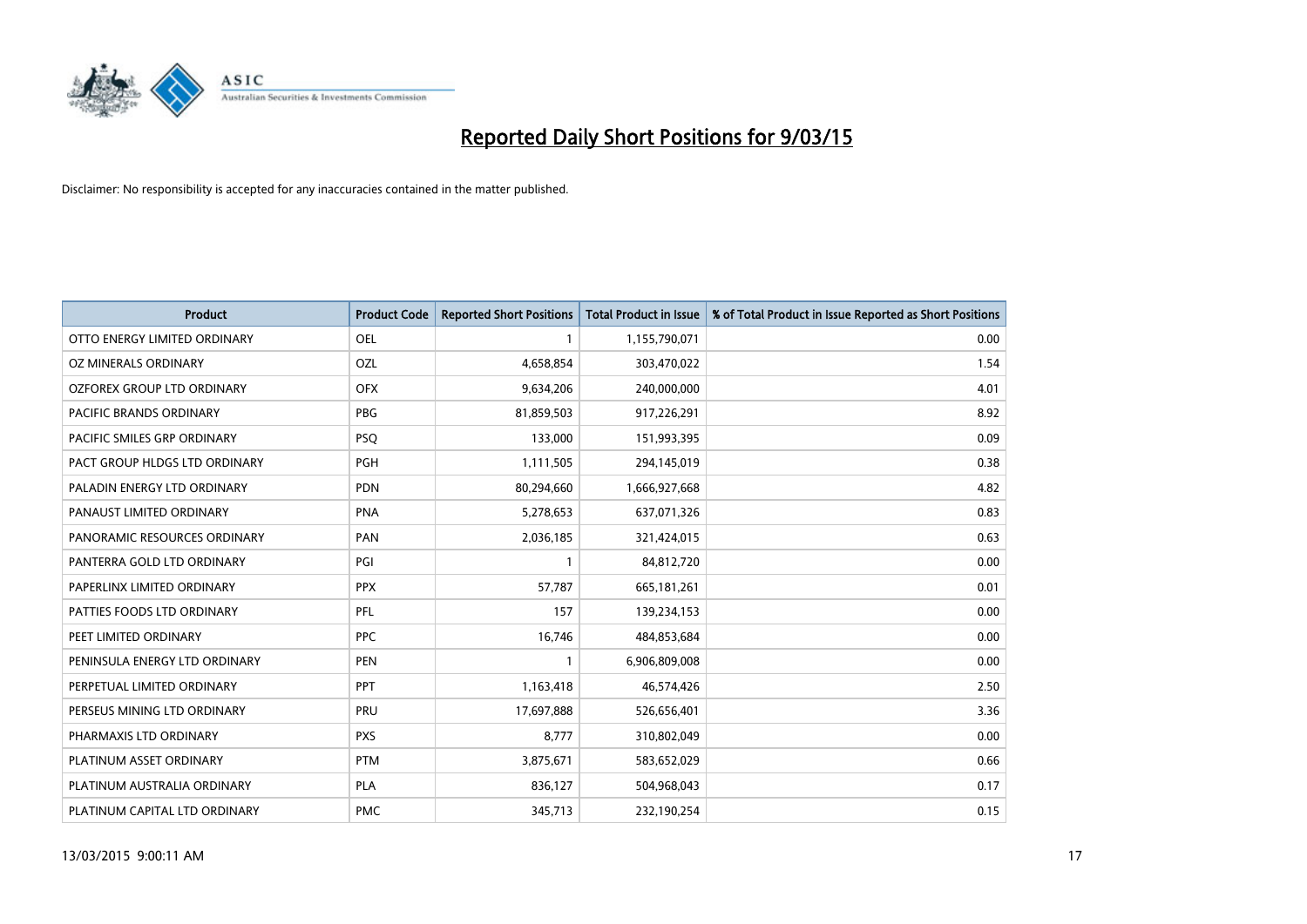

| <b>Product</b>                      | <b>Product Code</b> | <b>Reported Short Positions</b> | <b>Total Product in Issue</b> | % of Total Product in Issue Reported as Short Positions |
|-------------------------------------|---------------------|---------------------------------|-------------------------------|---------------------------------------------------------|
| <b>PMP LIMITED ORDINARY</b>         | <b>PMP</b>          | 27,581                          | 323,781,124                   | 0.01                                                    |
| POSEIDON NICK LTD ORDINARY          | <b>POS</b>          | 1,570,751                       | 683,588,322                   | 0.23                                                    |
| PRAIRIE MINING LTD ORDINARY         | <b>PDZ</b>          | 13,000                          | 135,195,089                   | 0.01                                                    |
| PRANA BIOTECHNOLOGY ORDINARY        | PBT                 | 2,742,494                       | 527,107,470                   | 0.52                                                    |
| PREMIER INVESTMENTS ORDINARY        | <b>PMV</b>          | 367,323                         | 155,900,075                   | 0.24                                                    |
| PRIMARY HEALTH CARE ORDINARY        | PRY                 | 57,553,504                      | 512,130,550                   | 11.24                                                   |
| PRIME MEDIA GRP LTD ORDINARY        | <b>PRT</b>          | 787,665                         | 366,330,303                   | 0.22                                                    |
| PROGRAMMED ORDINARY                 | <b>PRG</b>          | 315,678                         | 118,651,911                   | 0.27                                                    |
| PROMESA LIMITED ORDINARY            | <b>PRA</b>          | 3,248,713                       | 384,412,465                   | 0.85                                                    |
| <b>QANTAS AIRWAYS ORDINARY</b>      | QAN                 | 914,520                         | 2,196,330,250                 | 0.04                                                    |
| OBE INSURANCE GROUP ORDINARY        | <b>OBE</b>          | 18,476,554                      | 1,364,945,301                 | 1.35                                                    |
| <b>QUBE HOLDINGS LTD ORDINARY</b>   | QUB                 | 436,075                         | 1,054,428,076                 | 0.04                                                    |
| QUICKSTEP HOLDINGS ORDINARY         | OHL                 | 50,000                          | 397,679,021                   | 0.01                                                    |
| RAMSAY HEALTH CARE ORDINARY         | <b>RHC</b>          | 444,319                         | 202,081,252                   | 0.22                                                    |
| <b>RCG CORPORATION LTD ORDINARY</b> | <b>RCG</b>          | 153,001                         | 268,408,625                   | 0.06                                                    |
| <b>RCR TOMLINSON ORDINARY</b>       | <b>RCR</b>          | 668,287                         | 138,745,453                   | 0.48                                                    |
| <b>REA GROUP ORDINARY</b>           | <b>REA</b>          | 1,787,146                       | 131,714,699                   | 1.36                                                    |
| RECALL HOLDINGS LTD ORDINARY        | <b>REC</b>          | 412,283                         | 313,674,711                   | 0.13                                                    |
| <b>RECKON LIMITED ORDINARY</b>      | <b>RKN</b>          | 1,401,846                       | 112,084,762                   | 1.25                                                    |
| RED 5 LIMITED ORDINARY              | <b>RED</b>          | 174,739                         | 759,451,008                   | 0.02                                                    |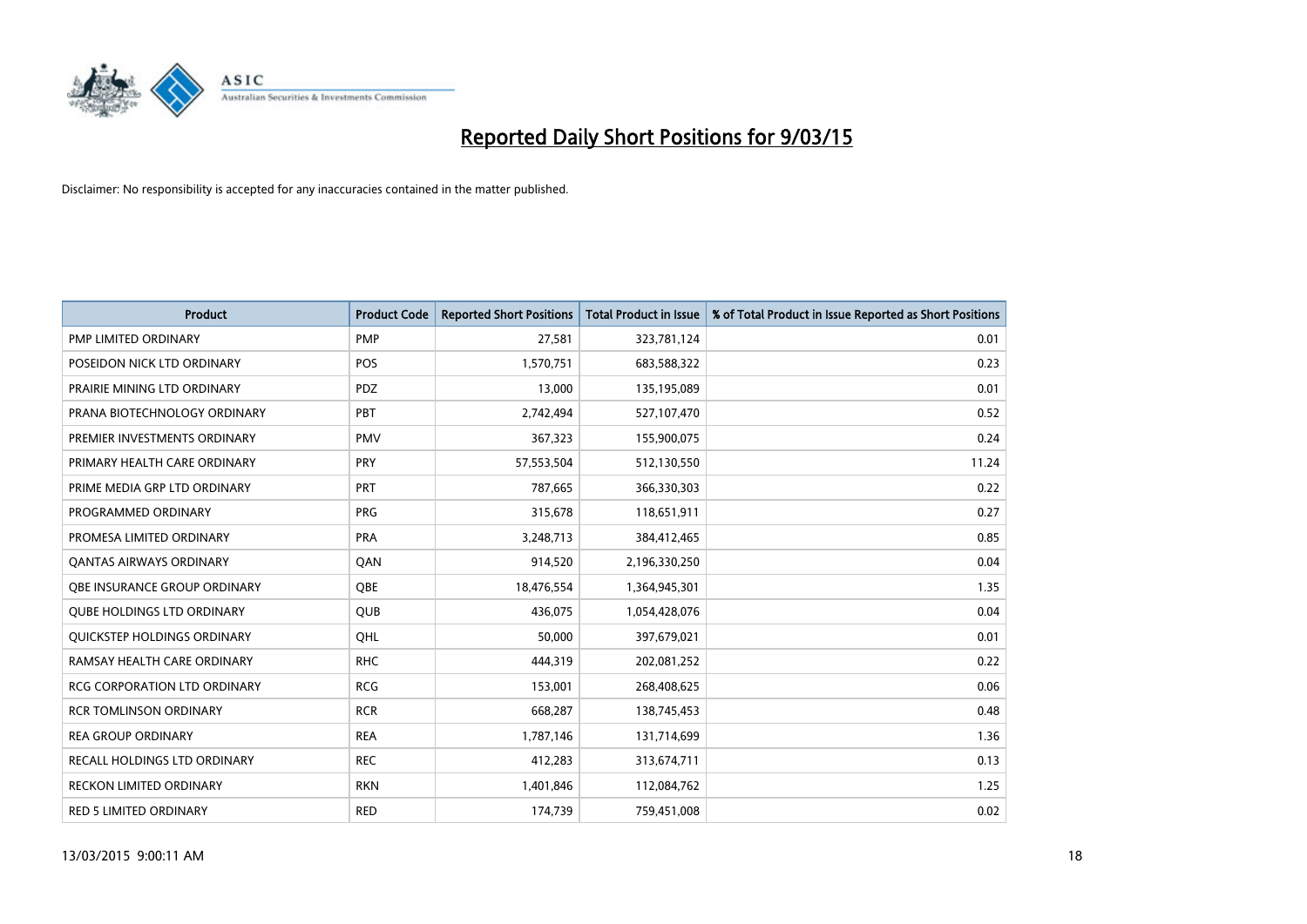

| <b>Product</b>                      | <b>Product Code</b> | <b>Reported Short Positions</b> | <b>Total Product in Issue</b> | % of Total Product in Issue Reported as Short Positions |
|-------------------------------------|---------------------|---------------------------------|-------------------------------|---------------------------------------------------------|
| <b>RED FORK ENERGY ORDINARY</b>     | <b>RFE</b>          | 112,160                         | 501,051,719                   | 0.02                                                    |
| REDBANK ENERGY LTD ORDINARY         | AEJ                 | 13                              | 786,287                       | 0.00                                                    |
| REGIONAL EXPRESS ORDINARY           | <b>REX</b>          | 29,958                          | 110,154,375                   | 0.03                                                    |
| REGIS HEALTHCARE LTD ORDINARY       | <b>REG</b>          | 227,295                         | 300, 345, 797                 | 0.08                                                    |
| <b>REGIS RESOURCES ORDINARY</b>     | <b>RRL</b>          | 31,248,763                      | 499,781,595                   | 6.25                                                    |
| RESMED INC CDI 10:1                 | <b>RMD</b>          | 4,196,511                       | 1,403,838,170                 | 0.30                                                    |
| <b>RESOLUTE MINING ORDINARY</b>     | <b>RSG</b>          | 5,575,222                       | 641,189,223                   | 0.87                                                    |
| <b>RESOURCE GENERATION ORDINARY</b> | <b>RES</b>          | $\mathbf{1}$                    | 581,380,338                   | 0.00                                                    |
| RETAIL FOOD GROUP ORDINARY          | <b>RFG</b>          | 4,422,624                       | 160,321,903                   | 2.76                                                    |
| REX MINERALS LIMITED ORDINARY       | <b>RXM</b>          | 818,031                         | 220,519,784                   | 0.37                                                    |
| RIDLEY CORPORATION ORDINARY         | <b>RIC</b>          | 45,529                          | 307,817,071                   | 0.01                                                    |
| RIO TINTO LIMITED ORDINARY          | <b>RIO</b>          | 5,552,444                       | 435,758,720                   | 1.27                                                    |
| ROX RESOURCES ORDINARY              | <b>RXL</b>          | 5,523,255                       | 849,673,095                   | 0.65                                                    |
| ROYAL WOLF HOLDINGS ORDINARY        | <b>RWH</b>          | 12,517                          | 100,387,052                   | 0.01                                                    |
| SAI GLOBAL LIMITED ORDINARY         | SAI                 | 495,585                         | 211,761,727                   | 0.23                                                    |
| SALMAT LIMITED ORDINARY             | <b>SLM</b>          | 10,907                          | 159,812,799                   | 0.01                                                    |
| SAMSON OIL & GAS LTD ORDINARY       | SSN                 | 2,542,820                       | 2,837,782,022                 | 0.09                                                    |
| SANDFIRE RESOURCES ORDINARY         | <b>SFR</b>          | 3,677,273                       | 156,428,011                   | 2.35                                                    |
| SANTOS LTD ORDINARY                 | <b>STO</b>          | 33,718,475                      | 982,409,074                   | 3.43                                                    |
| SARACEN MINERAL ORDINARY            | SAR                 | 2,157,069                       | 792,784,738                   | 0.27                                                    |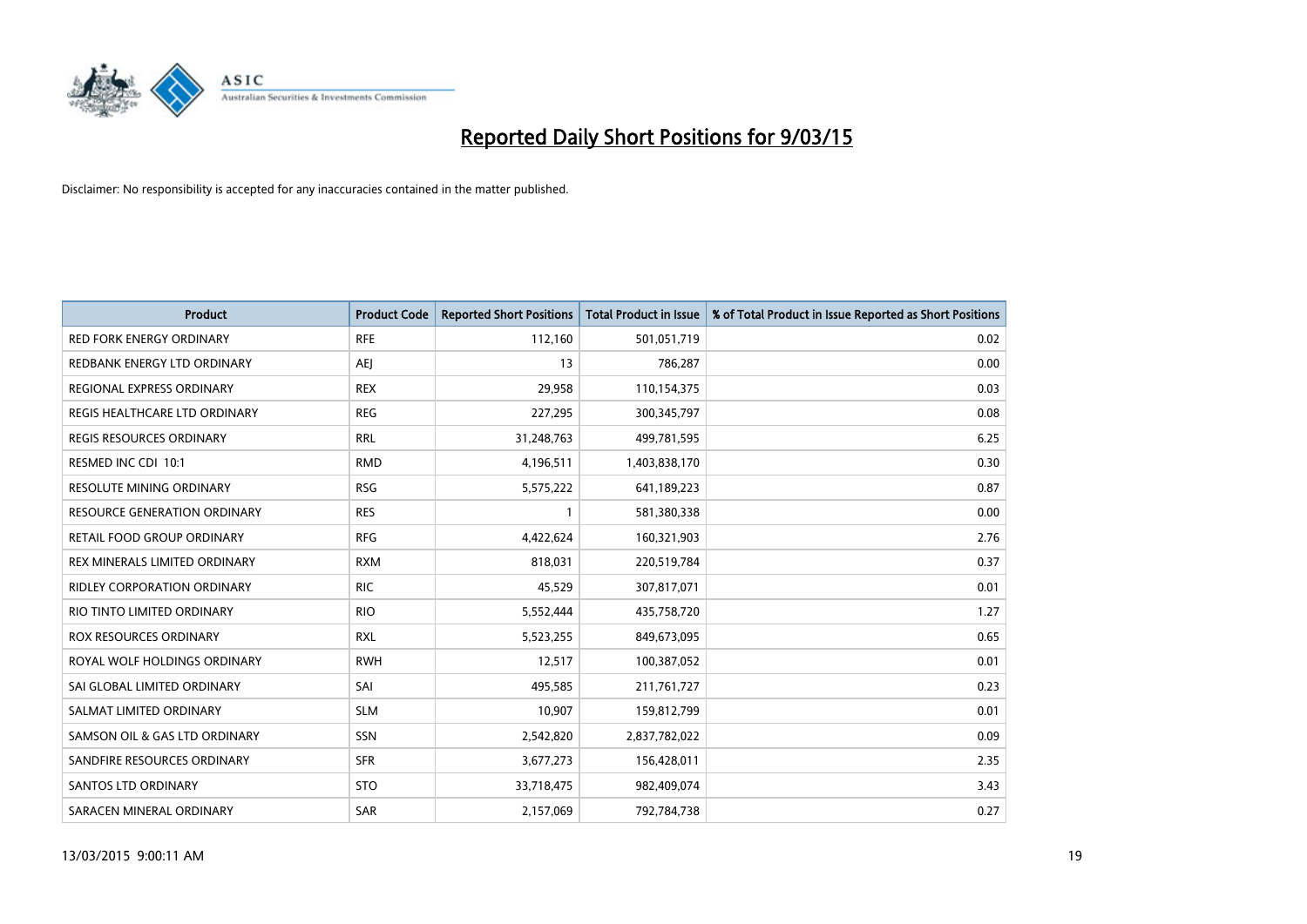

| <b>Product</b>                           | <b>Product Code</b> | <b>Reported Short Positions</b> | <b>Total Product in Issue</b> | % of Total Product in Issue Reported as Short Positions |
|------------------------------------------|---------------------|---------------------------------|-------------------------------|---------------------------------------------------------|
| SCA PROPERTY GROUP STAPLED SECURITIES    | <b>SCP</b>          | 15,093,484                      | 650,839,582                   | 2.32                                                    |
| <b>SCENTRE GRP STAPLED</b>               | <b>SCG</b>          | 12,437,856                      | 5,324,296,678                 | 0.23                                                    |
| SEDGMAN LIMITED ORDINARY                 | <b>SDM</b>          | 1,128,550                       | 227,059,277                   | 0.50                                                    |
| SEEK LIMITED ORDINARY                    | <b>SEK</b>          | 12,049,442                      | 342,629,192                   | 3.52                                                    |
| SELECT HARVESTS ORDINARY                 | <b>SHV</b>          | 873,292                         | 70,940,874                    | 1.23                                                    |
| SENEX ENERGY LIMITED ORDINARY            | SXY                 | 101,352,973                     | 1,149,657,377                 | 8.82                                                    |
| SEVEN GROUP HOLDINGS ORDINARY            | <b>SVW</b>          | 8,027,664                       | 296,260,281                   | 2.71                                                    |
| SEVEN WEST MEDIA LTD ORDINARY            | SWM                 | 47,055,331                      | 999,160,872                   | 4.71                                                    |
| SG FLEET GROUP LTD ORDINARY              | SGF                 | 279,966                         | 242,691,826                   | 0.12                                                    |
| SHINE CORPORATE ORDINARY                 | <b>SHI</b>          | 15,508                          | 172,400,081                   | 0.01                                                    |
| SIGMA PHARMACEUTICAL ORDINARY            | <b>SIP</b>          | 20,376,343                      | 1,093,424,867                 | 1.86                                                    |
| SILEX SYSTEMS ORDINARY                   | <b>SLX</b>          | 6,990,744                       | 170,467,339                   | 4.10                                                    |
| SILVER CHEF LIMITED ORDINARY             | SIV                 | 10,529                          | 29,640,865                    | 0.04                                                    |
| SILVER LAKE RESOURCE ORDINARY            | <b>SLR</b>          | 19,067,171                      | 503,233,971                   | 3.79                                                    |
| SIMONDS GRP LTD ORDINARY                 | <b>SIO</b>          | 656,557                         | 151,412,268                   | 0.43                                                    |
| SIMS METAL MGMT LTD ORDINARY             | SGM                 | 16,942,413                      | 204,755,878                   | 8.27                                                    |
| SINGAPORE TELECOMM. CHESS DEPOSITARY INT | SGT                 | 4,645,362                       | 130,397,705                   | 3.56                                                    |
| SINO GAS ENERGY ORDINARY                 | <b>SEH</b>          | 7,791,015                       | 1,544,247,358                 | 0.50                                                    |
| SIRIUS RESOURCES NL ORDINARY             | <b>SIR</b>          | 17,176,499                      | 341,638,269                   | 5.03                                                    |
| SIRTEX MEDICAL ORDINARY                  | <b>SRX</b>          | 31,256                          | 56,530,231                    | 0.06                                                    |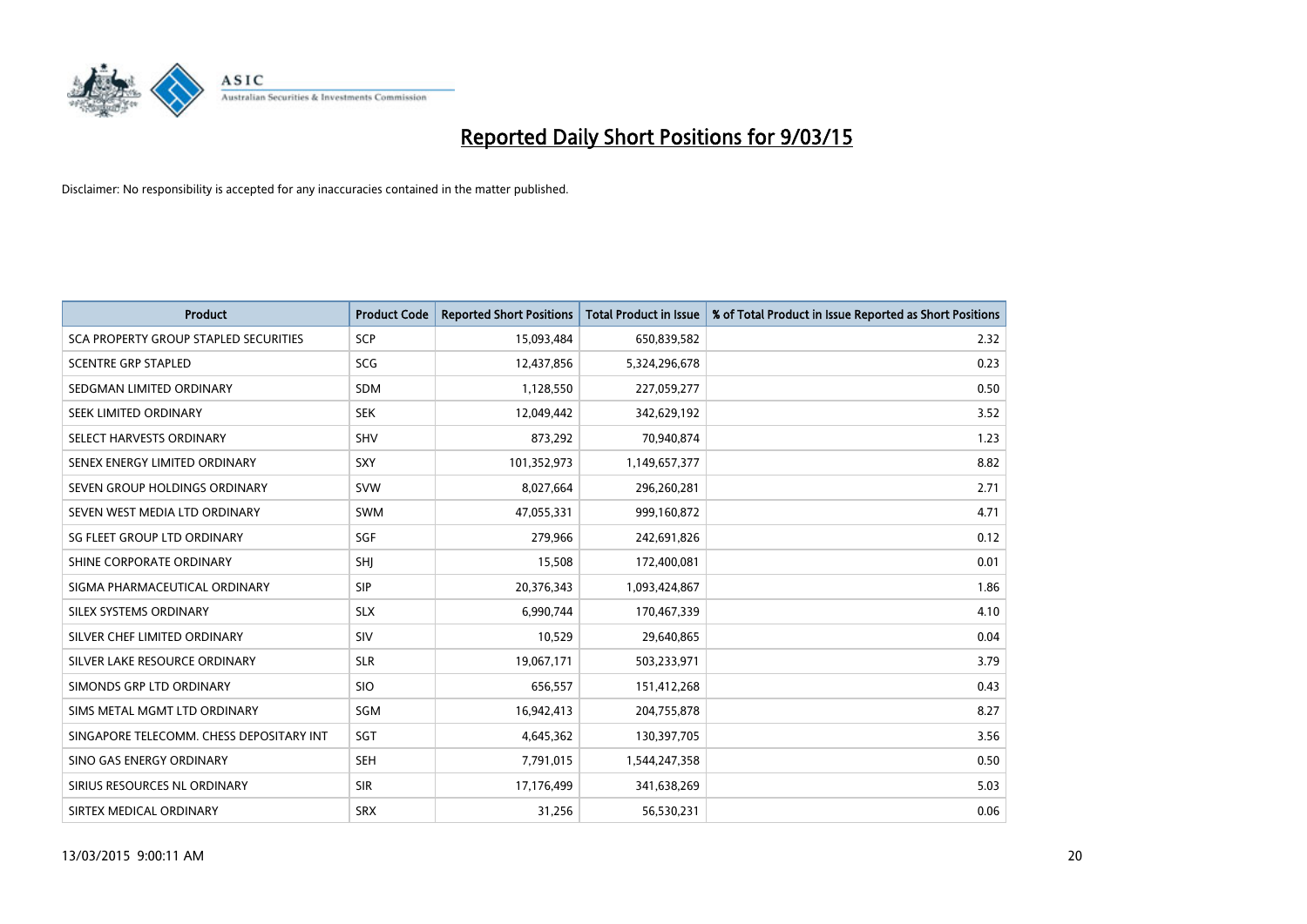

| <b>Product</b>                           | <b>Product Code</b> | <b>Reported Short Positions</b> | <b>Total Product in Issue</b> | % of Total Product in Issue Reported as Short Positions |
|------------------------------------------|---------------------|---------------------------------|-------------------------------|---------------------------------------------------------|
| SKILLED GROUP LTD ORDINARY               | <b>SKE</b>          | 4,073,598                       | 235,898,291                   | 1.73                                                    |
| SKY NETWORK ORDINARY                     | <b>SKT</b>          | 268,807                         | 389,139,785                   | 0.07                                                    |
| SKYCITY ENT GRP LTD ORDINARY             | <b>SKC</b>          | 10,177,532                      | 587,472,741                   | 1.73                                                    |
| <b>SLATER &amp; GORDON ORDINARY</b>      | SGH                 | 4,677,974                       | 208,695,621                   | 2.24                                                    |
| SMS MANAGEMENT, ORDINARY                 | SMX                 | 779,614                         | 69,318,017                    | 1.12                                                    |
| SONIC HEALTHCARE ORDINARY                | <b>SHL</b>          | 3,928,632                       | 401,401,556                   | 0.98                                                    |
| SOUL PATTINSON (W.H) ORDINARY            | SOL                 | 29,011                          | 239,395,320                   | 0.01                                                    |
| SPARK INFRASTRUCTURE STAPLED US PROHIBT. | SKI                 | 35,925,645                      | 1,466,360,128                 | 2.45                                                    |
| SPARK NEW ZEALAND ORDINARY               | <b>SPK</b>          | 7,431,381                       | 1,834,783,488                 | 0.41                                                    |
| SPDR 200 FUND ETF UNITS                  | <b>STW</b>          | 15,390                          | 47,705,598                    | 0.03                                                    |
| SPECIALTY FASHION ORDINARY               | <b>SFH</b>          | 31,994                          | 192,236,121                   | 0.02                                                    |
| SPOTLESS GRP HLD LTD ORDINARY            | <b>SPO</b>          | 34,157,144                      | 1,098,290,178                 | 3.11                                                    |
| ST BARBARA LIMITED ORDINARY              | <b>SBM</b>          | 7,492,001                       | 495,102,525                   | 1.51                                                    |
| STARPHARMA HOLDINGS ORDINARY             | SPL                 | 7,704,412                       | 319,138,501                   | 2.41                                                    |
| STEADFAST GROUP LTD ORDINARY             | <b>SDF</b>          | 13,244,374                      | 649,387,789                   | 2.04                                                    |
| STHN CROSS MEDIA ORDINARY                | SXL                 | 24,254,234                      | 732,319,622                   | 3.31                                                    |
| STOCKLAND UNITS/ORD STAPLED              | SGP                 | 3,823,626                       | 2,361,717,862                 | 0.16                                                    |
| STRAITS RES LTD. ORDINARY                | <b>SRQ</b>          | 20,212                          | 1,217,730,293                 | 0.00                                                    |
| STW COMMUNICATIONS ORDINARY              | SGN                 | 10,838,640                      | 409,699,000                   | 2.65                                                    |
| SUNCORP GROUP LTD ORDINARY               | <b>SUN</b>          | 6,010,516                       | 1,286,600,980                 | 0.47                                                    |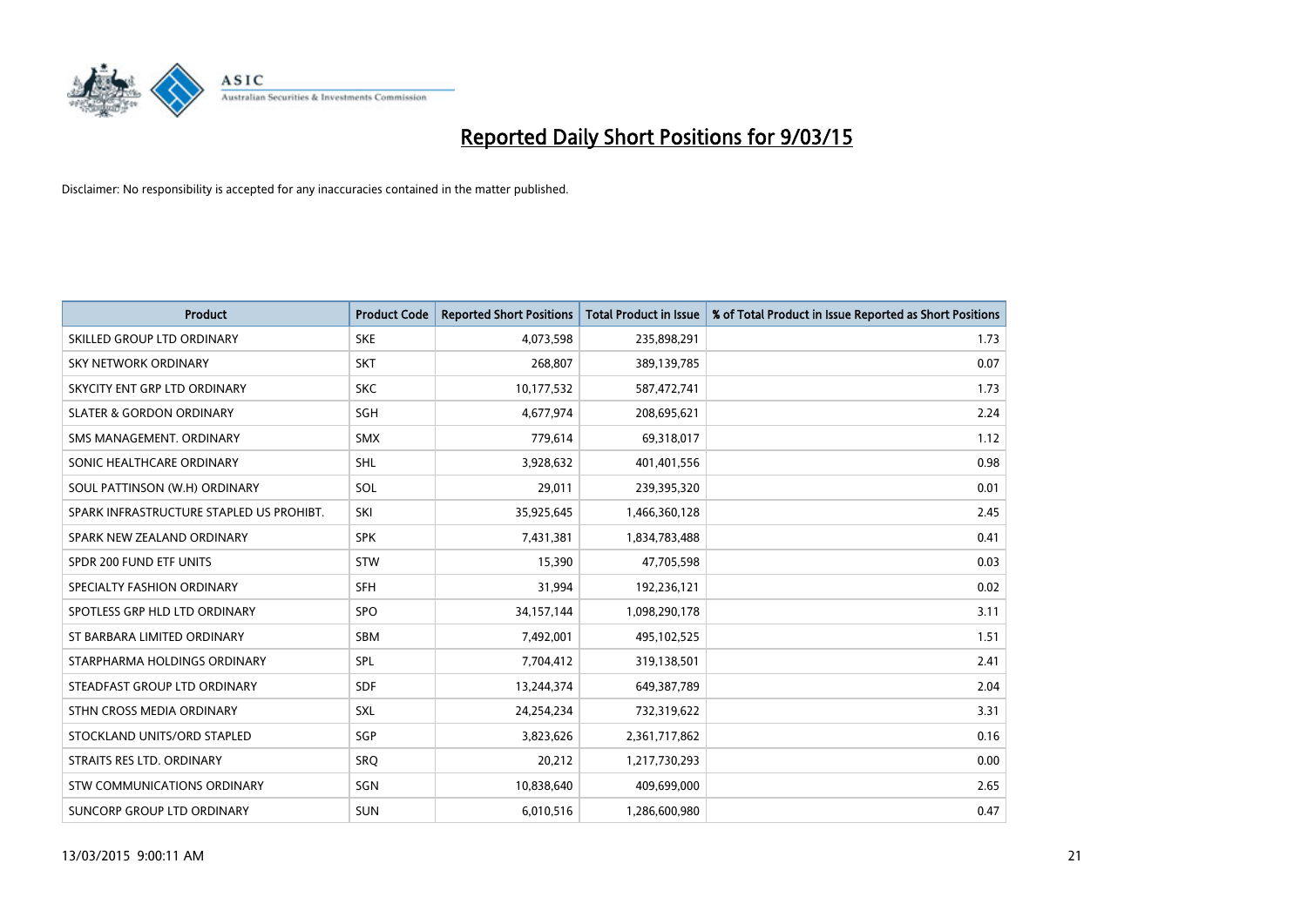

| <b>Product</b>                   | <b>Product Code</b> | <b>Reported Short Positions</b> | <b>Total Product in Issue</b> | % of Total Product in Issue Reported as Short Positions |
|----------------------------------|---------------------|---------------------------------|-------------------------------|---------------------------------------------------------|
| SUNDANCE ENERGY ORDINARY         | <b>SEA</b>          | 4,726,171                       | 549,351,227                   | 0.86                                                    |
| SUNDANCE RESOURCES ORDINARY      | <b>SDL</b>          | 74,595,039                      | 3,110,250,938                 | 2.40                                                    |
| SUNLAND GROUP LTD ORDINARY       | <b>SDG</b>          | 131,508                         | 181,710,087                   | 0.07                                                    |
| SUPER RET REP LTD ORDINARY       | <b>SUL</b>          | 14,088,298                      | 197,030,571                   | 7.15                                                    |
| SWICK MINING ORDINARY            | <b>SWK</b>          | 65,000                          | 217,643,703                   | 0.03                                                    |
| SYD AIRPORT STAPLED US PROHIBIT. | <b>SYD</b>          | 21,318,830                      | 2,216,216,041                 | 0.96                                                    |
| SYRAH RESOURCES ORDINARY         | <b>SYR</b>          | 5,750,678                       | 164,210,076                   | 3.50                                                    |
| TABCORP HOLDINGS LTD DEFERRED    | <b>TAHNA</b>        | 676,721                         | 63,804,363                    | 1.06                                                    |
| TABCORP HOLDINGS LTD ORDINARY    | <b>TAH</b>          | 9,986,093                       | 804, 161, 461                 | 1.24                                                    |
| <b>TALISMAN MINING ORDINARY</b>  | <b>TLM</b>          | 1                               | 131,538,627                   | 0.00                                                    |
| TAP OIL LIMITED ORDINARY         | <b>TAP</b>          | 261,698                         | 243,186,639                   | 0.11                                                    |
| TASSAL GROUP LIMITED ORDINARY    | <b>TGR</b>          | 108,655                         | 146,897,115                   | 0.07                                                    |
| <b>TATTS GROUP LTD ORDINARY</b>  | <b>TTS</b>          | 15,947,392                      | 1,445,759,948                 | 1.10                                                    |
| <b>TECHNOLOGY ONE ORDINARY</b>   | <b>TNE</b>          | 2,360,633                       | 309,209,455                   | 0.76                                                    |
| TELSTRA CORPORATION, ORDINARY    | <b>TLS</b>          | 28,277,073                      | 12,225,655,836                | 0.23                                                    |
| TEN NETWORK HOLDINGS ORDINARY    | <b>TEN</b>          | 136,008,861                     | 2,630,984,596                 | 5.17                                                    |
| TERANGA GOLD CORP CDI 1:1        | <b>TGZ</b>          | 28,374                          | 71,141,662                    | 0.04                                                    |
| TFS CORPORATION LTD ORDINARY     | <b>TFC</b>          | 14,550,125                      | 326,983,445                   | 4.45                                                    |
| THE PAS GROUP LTD ORDINARY       | <b>PGR</b>          | 35,000                          | 136,690,860                   | 0.03                                                    |
| THE REJECT SHOP ORDINARY         | <b>TRS</b>          | 1,434,594                       | 28,844,648                    | 4.97                                                    |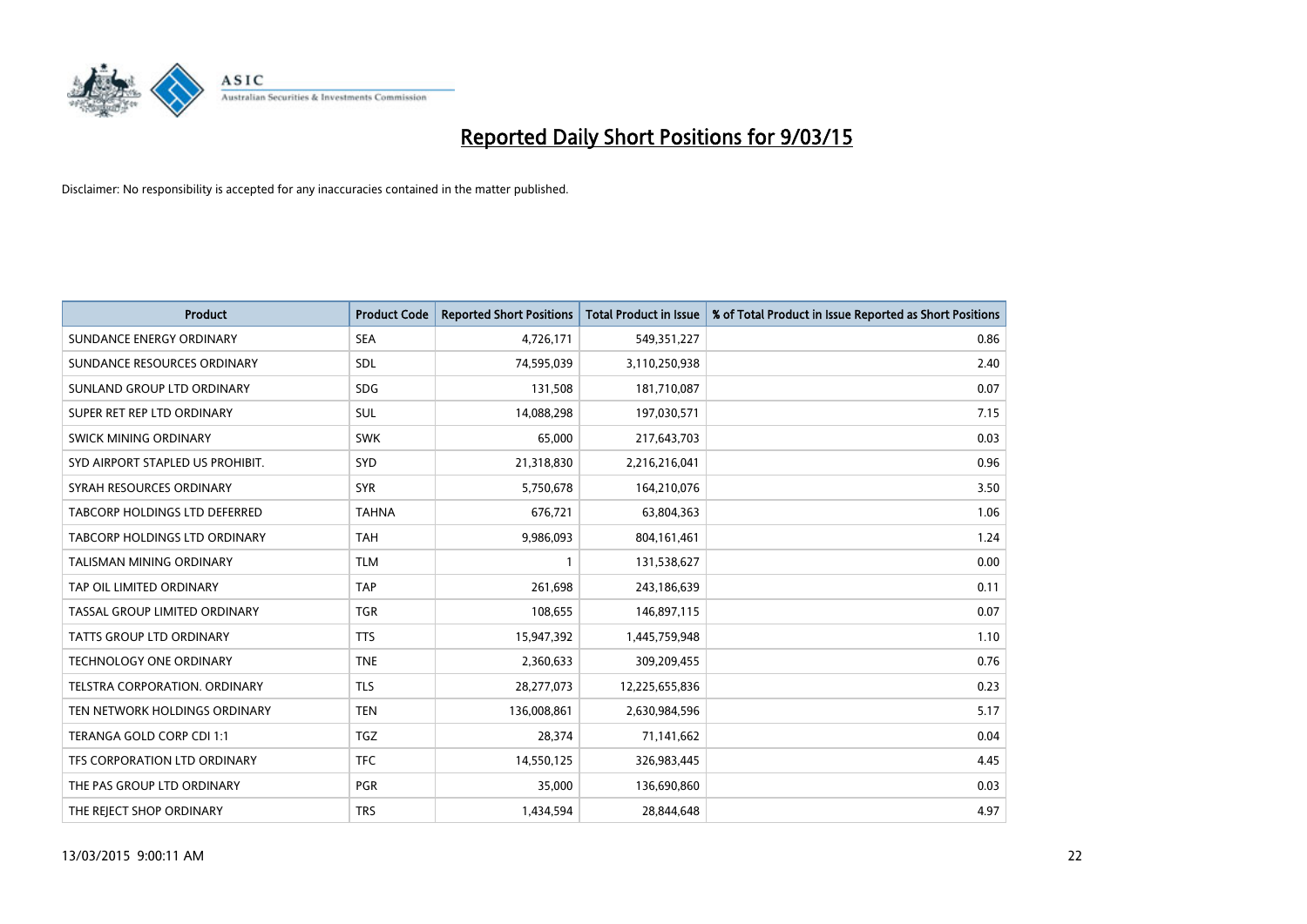

| <b>Product</b>                       | <b>Product Code</b> | <b>Reported Short Positions</b> | <b>Total Product in Issue</b> | % of Total Product in Issue Reported as Short Positions |
|--------------------------------------|---------------------|---------------------------------|-------------------------------|---------------------------------------------------------|
| THINK CHILDCARE EDU ORDINARY         | <b>TNK</b>          | 500,000                         | 39,600,000                    | 1.26                                                    |
| TIGER RESOURCES ORDINARY             | <b>TGS</b>          | 3,674,757                       | 1,143,541,406                 | 0.32                                                    |
| TOLL HOLDINGS LTD ORDINARY           | <b>TOL</b>          | 2,952,838                       | 717,437,878                   | 0.41                                                    |
| TORO ENERGY LIMITED ORDINARY         | <b>TOE</b>          | $\mathbf{1}$                    | 1,903,769,581                 | 0.00                                                    |
| <b>TOWER LIMITED ORDINARY</b>        | <b>TWR</b>          | 793                             | 178,145,130                   | 0.00                                                    |
| TOX FREE SOLUTIONS ORDINARY          | <b>TOX</b>          | 557,769                         | 133,752,359                   | 0.42                                                    |
| TPG TELECOM LIMITED ORDINARY         | <b>TPM</b>          | 14,973,072                      | 793,808,141                   | 1.89                                                    |
| TRADE ME GROUP ORDINARY              | <b>TME</b>          | 4,063,734                       | 396,830,595                   | 1.02                                                    |
| <b>TRANSFIELD SERVICES ORDINARY</b>  | <b>TSE</b>          | 4,987,711                       | 512,457,716                   | 0.97                                                    |
| TRANSPACIFIC INDUST, ORDINARY        | <b>TPI</b>          | 87,963,218                      | 1,579,699,505                 | 5.57                                                    |
| TRANSURBAN GROUP TRIPLE STAPLED SEC. | <b>TCL</b>          | 8,982,617                       | 1,914,461,916                 | 0.47                                                    |
| <b>TREASURY GROUP ORDINARY</b>       | <b>TRG</b>          | 35,791                          | 27,604,144                    | 0.13                                                    |
| TREASURY WINE ESTATE ORDINARY        | <b>TWE</b>          | 11,446,286                      | 651,261,403                   | 1.76                                                    |
| TROY RESOURCES LTD ORDINARY          | <b>TRY</b>          | 4,145,146                       | 195,265,161                   | 2.12                                                    |
| UGL LIMITED ORDINARY                 | UGL                 | 17,476,801                      | 166,511,240                   | 10.50                                                   |
| UNILIFE CORPORATION CDI 6:1          | <b>UNS</b>          | 120,000                         | 267,390,162                   | 0.04                                                    |
| UNITY MINING LTD ORDINARY            | <b>UML</b>          | 320,000                         | 1,140,312,866                 | 0.03                                                    |
| UXC LIMITED ORDINARY                 | <b>UXC</b>          | 1,067,555                       | 331,590,518                   | 0.32                                                    |
| <b>VEDA GROUP LTD ORDINARY</b>       | <b>VED</b>          | 10,353,104                      | 842,055,406                   | 1.23                                                    |
| VILLAGE ROADSHOW LTD ORDINARY        | <b>VRL</b>          | 1,971,193                       | 159,515,151                   | 1.24                                                    |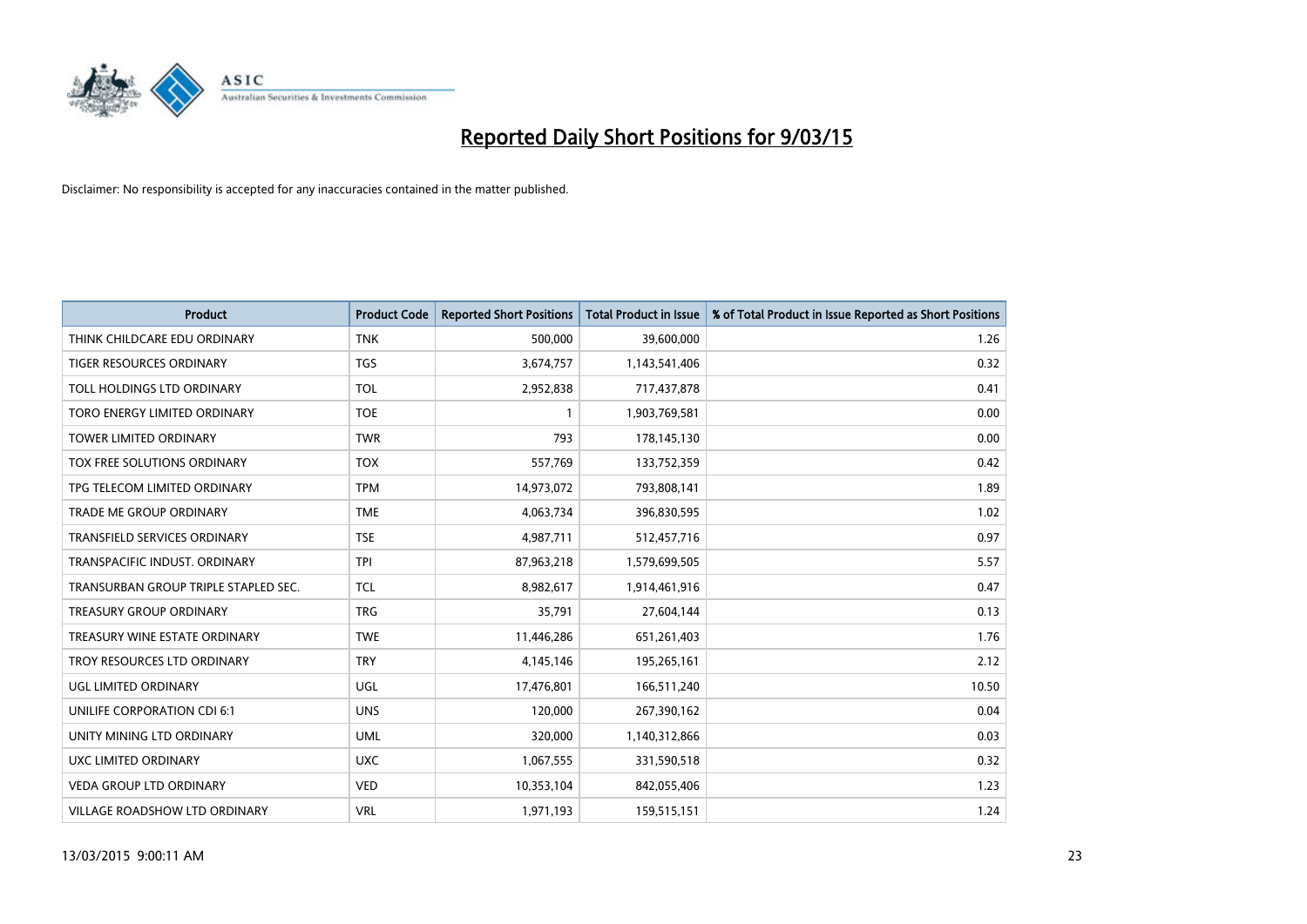

| <b>Product</b>                       | <b>Product Code</b> | <b>Reported Short Positions</b> | <b>Total Product in Issue</b> | % of Total Product in Issue Reported as Short Positions |
|--------------------------------------|---------------------|---------------------------------|-------------------------------|---------------------------------------------------------|
| <b>VIRGIN AUS HLDG LTD ORDINARY</b>  | <b>VAH</b>          | 32,140,540                      | 3,524,912,131                 | 0.91                                                    |
| <b>VIRTUS HEALTH LTD ORDINARY</b>    | <b>VRT</b>          | 4,555,506                       | 79,935,938                    | 5.70                                                    |
| <b>VISION EYE INSTITUTE ORDINARY</b> | <b>VEI</b>          | 1,592,888                       | 179,085,861                   | 0.89                                                    |
| <b>VOCATION LTD ORDINARY</b>         | <b>VET</b>          | 6,595,539                       | 230,000,000                   | 2.87                                                    |
| <b>VOCUS COMMS LTD ORDINARY</b>      | <b>VOC</b>          | 5,414,320                       | 105,441,949                   | 5.13                                                    |
| WAM CAPITAL LIMITED ORDINARY         | <b>WAM</b>          | 220                             | 345,405,201                   | 0.00                                                    |
| WARRNAMBOOL CHEESE ORDINARY          | <b>WCB</b>          | 19                              | 56,098,797                    | 0.00                                                    |
| <b>WATPAC LIMITED ORDINARY</b>       | <b>WTP</b>          | 4,251,117                       | 189,258,397                   | 2.25                                                    |
| <b>WDS LIMITED ORDINARY</b>          | <b>WDS</b>          | 58,864                          | 144,740,614                   | 0.04                                                    |
| WEBIET LIMITED ORDINARY              | <b>WEB</b>          | 1,111,100                       | 80,397,959                    | 1.38                                                    |
| WESFARMERS LIMITED ORDINARY          | <b>WES</b>          | 8,086,737                       | 1,123,752,517                 | 0.72                                                    |
| <b>WESTERN AREAS LTD ORDINARY</b>    | <b>WSA</b>          | 2,841,706                       | 232,580,131                   | 1.22                                                    |
| WESTERN DESERT RES. ORDINARY         | <b>WDR</b>          | 139,849                         | 620,049,919                   | 0.02                                                    |
| WESTERN DESERT RES. RIGHTS 31-MAR-14 | <b>WDRR</b>         | 17,835                          | 120,009,662                   | 0.01                                                    |
| <b>WESTFIELD CORP STAPLED</b>        | WFD                 | 5,153,161                       | 2,078,089,686                 | 0.25                                                    |
| WESTFIELD GROUP ORD/UNIT STAPLED SEC | <b>WDC</b>          | 1,216,941                       | 2,078,089,686                 | 0.06                                                    |
| <b>WESTPAC BANKING CORP ORDINARY</b> | <b>WBC</b>          | 29,594,008                      | 3,120,176,969                 | 0.95                                                    |
| WHITE ENERGY COMPANY ORDINARY        | <b>WEC</b>          | 5,337,605                       | 328,374,494                   | 1.63                                                    |
| WHITEHAVEN COAL ORDINARY             | <b>WHC</b>          | 82,285,513                      | 1,026,045,885                 | 8.02                                                    |
| WIDE BAY AUST LTD ORDINARY           | <b>WBB</b>          |                                 | 36,796,608                    | 0.00                                                    |